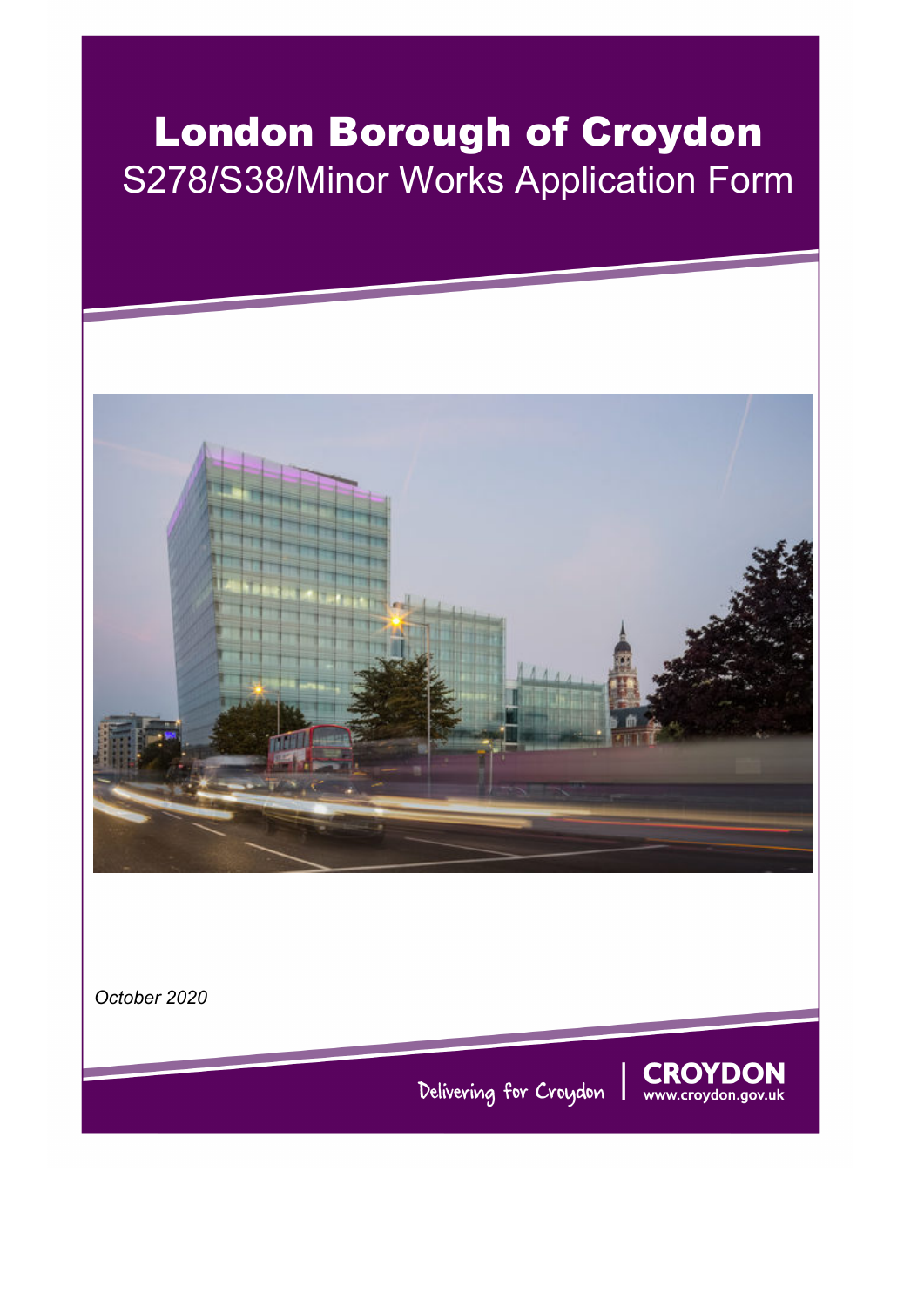#### **Highways Act 1980 Section 38/Section 278 Application to enter into Agreement**

| Type of application                                   | Section 278<br>Section 38          |  |  |
|-------------------------------------------------------|------------------------------------|--|--|
| <b>Part 1 - Applicant's Details</b>                   |                                    |  |  |
| 1a. Applicant (Developer)                             | 1b. Applicant's Agent (Consultant) |  |  |
| Name:                                                 | Name:                              |  |  |
| Address:                                              | Address:                           |  |  |
| Postcode:                                             | Postcode:                          |  |  |
| Telephone Number:                                     | Telephone Number:                  |  |  |
| Email:                                                | Email:                             |  |  |
|                                                       |                                    |  |  |
| 1c. Site owner's details (if different to applicant): | 1d. Applicant's Solicitor          |  |  |
| Name:                                                 | Name:                              |  |  |
| Address:                                              | Address:                           |  |  |
| Postcode:                                             | Postcode:                          |  |  |
| Telephone Number:                                     | Telephone Number:                  |  |  |
| Email:                                                | Email:                             |  |  |
| Representative:                                       | Representative:                    |  |  |
| <b>Part 2 - Development Details</b>                   |                                    |  |  |
| 2a. Planning Permission reference no.                 |                                    |  |  |
| 2b. Development name and address:                     |                                    |  |  |
| 2c. Has a Section 106 Agreement been entered into?    | <b>Yes</b><br><b>No</b><br>$\sim$  |  |  |
|                                                       | Ref:<br>Date:                      |  |  |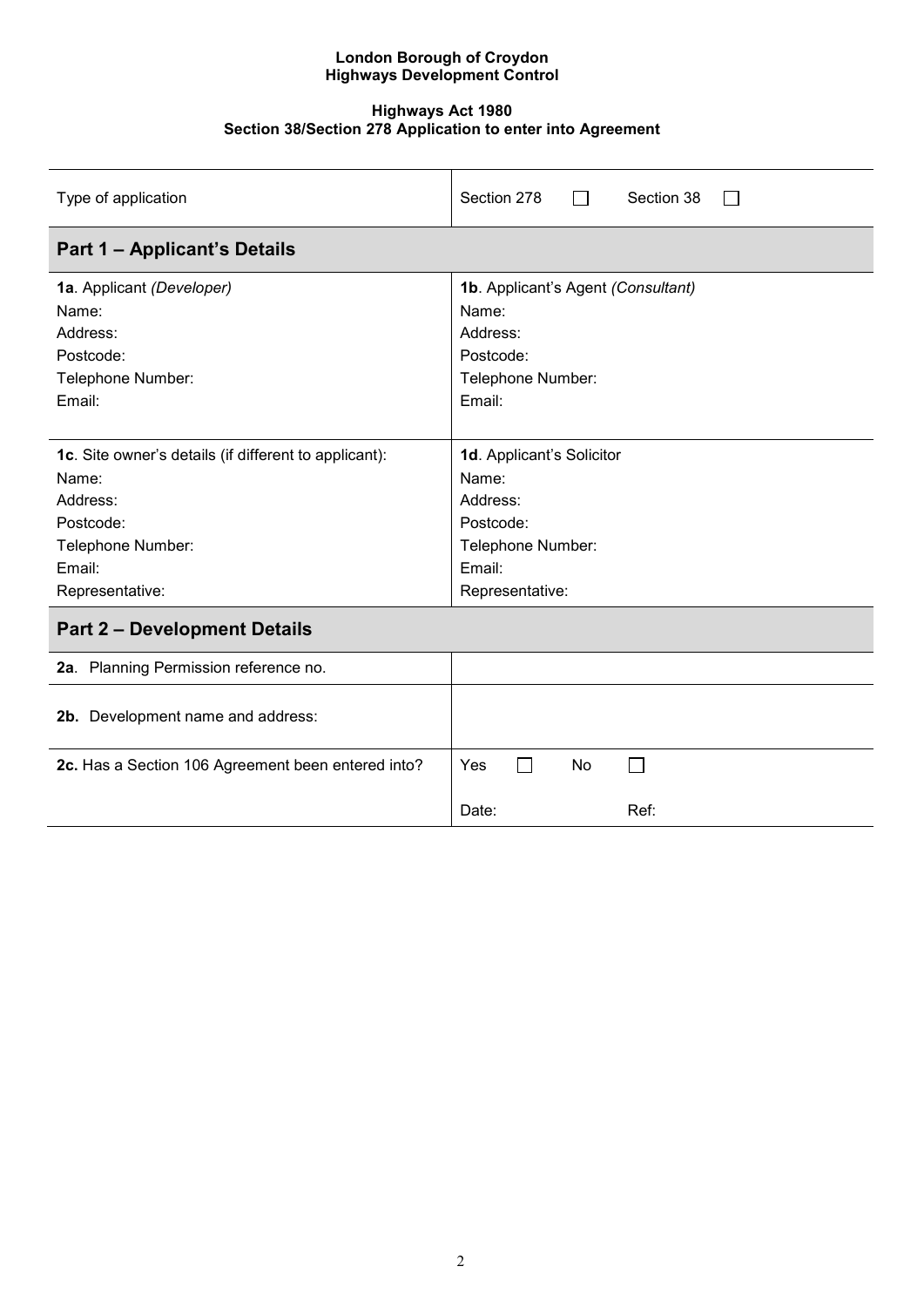#### **Highways Act 1980 Section 38/Section 278 Application to enter into Agreement**

| Part 3 – Details of Highway Works                                                          |                   |
|--------------------------------------------------------------------------------------------|-------------------|
| <b>3a.</b> General description of the highway works:                                       |                   |
| 3b. Programme for the Highway Works:                                                       | Start:<br>Finish: |
| 3c. Planned first occupation date of the site:                                             |                   |
| 3d. Will highway drainage be affected or created?                                          |                   |
| 3e. Will Statutory Undertakers plant connections or<br>diversions be required?             |                   |
| 3f. Are any street lighting works required?                                                |                   |
| 3g. Are new traffic signals / traffic signal amendments<br>required?                       |                   |
| 3h. Are there any existing or proposed structures on or<br>adjacent to the public highway? |                   |
| 3i. Are any Traffic Regulation Orders (TRO) proposed<br>or to be amended / removed?        |                   |
| 3j. Are any Public Rights of Way affected by the works?                                    |                   |
| 3k. Will the site be subject to a stopping up order?                                       |                   |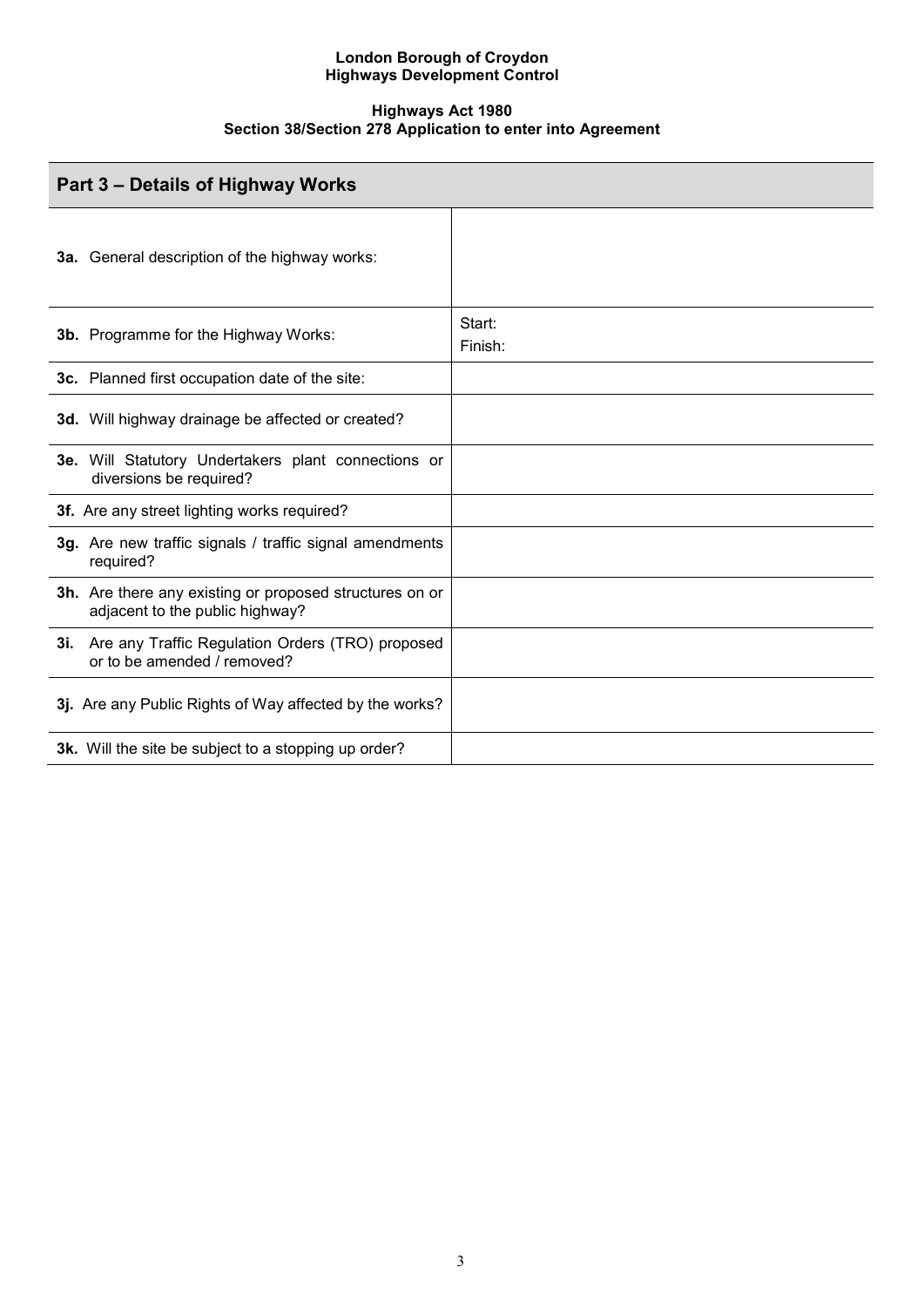#### **Highways Act 1980 Section 38/Section 278 Application to enter into Agreement**

#### **Part 4 – Attachments**

Tick to confirm the following have been provided: **(Your application will not be processed unless the following is included)**

completed **application form**

highway **engineering drawings** (see "*design submission requirements"* as per below)

signed **planning decision** notice

approved planning **layout** 

site location outlined in red

up to date evidence of **Land Title**

□ **non-refundable** application fee of £2,000.

Please email submitted documents in pdf format to: *highwaysdevelopment@croydon.gov.uk, including the site name and address in the subject line.*

List any additional documents provided below:

I hereby apply to London Borough of Croydon to enter into an agreement under Section 38/278 of the Highways Act 1980 in respect of the development specified in this application and the attached plans.

Signed: Date:

Print Name: on behalf of:

*Once your application has been received, London Borough of Croydon will review your application and provide you with a fee estimate for the design review. Please refer to our guidance for developers, attached below.*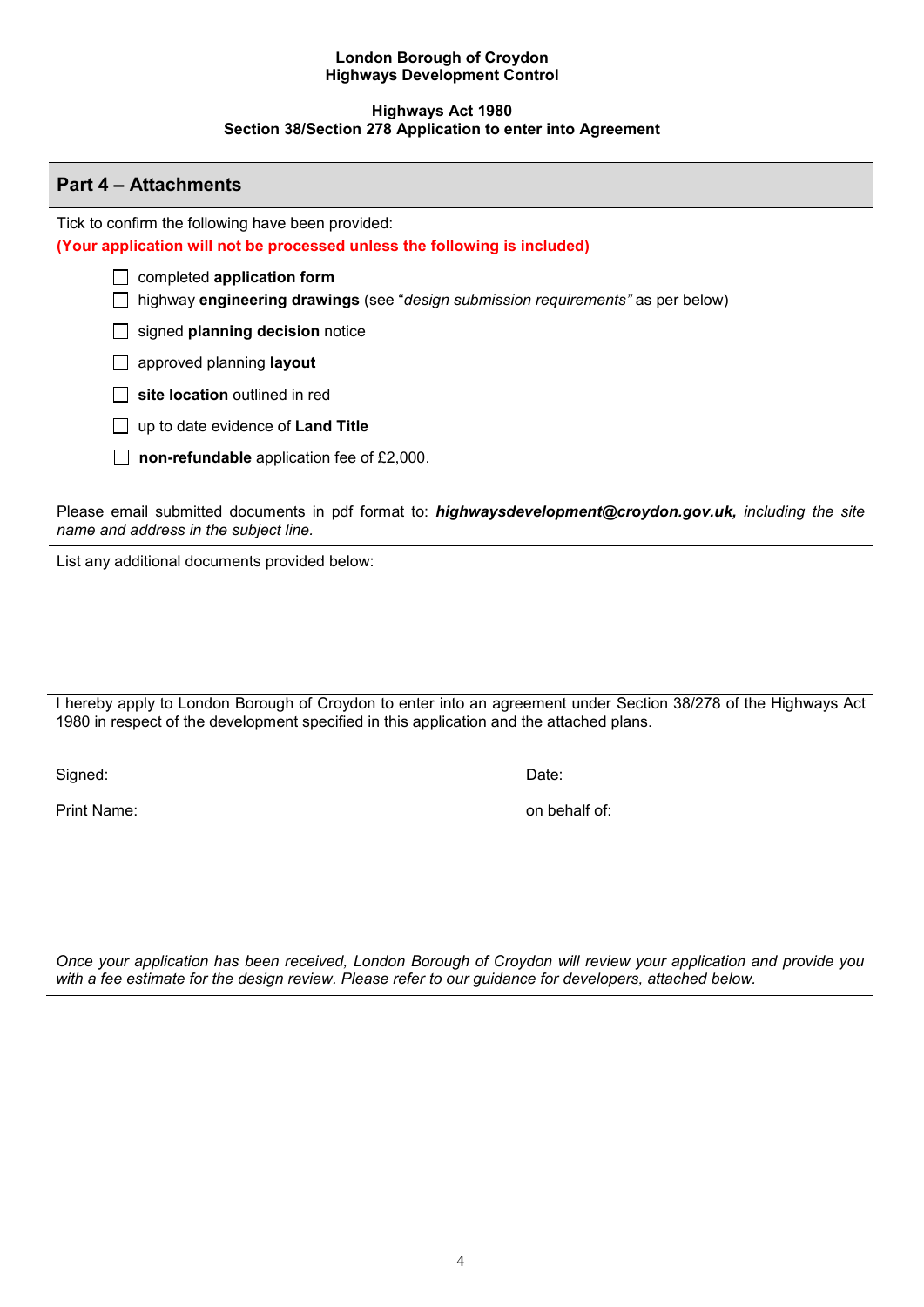#### **Highways Act 1980 Section 38/Section 278 Application to enter into Agreement**

|                         | <b>PART 5 - Guidance Notes</b>                                                                                                                                                                                                                                                                                                                                                                                                                                                                                                                                                                                                                                                                                                                                                                                                                                                                                                                                                                                                                                                                                                                        |
|-------------------------|-------------------------------------------------------------------------------------------------------------------------------------------------------------------------------------------------------------------------------------------------------------------------------------------------------------------------------------------------------------------------------------------------------------------------------------------------------------------------------------------------------------------------------------------------------------------------------------------------------------------------------------------------------------------------------------------------------------------------------------------------------------------------------------------------------------------------------------------------------------------------------------------------------------------------------------------------------------------------------------------------------------------------------------------------------------------------------------------------------------------------------------------------------|
| 1                       | Complete and submit both S78 and S38 applications as appropriate.                                                                                                                                                                                                                                                                                                                                                                                                                                                                                                                                                                                                                                                                                                                                                                                                                                                                                                                                                                                                                                                                                     |
| $\mathbf{2}$            | It is assumed that the Applicant/Developer is the 'Client' under the CDM 2015 regulations                                                                                                                                                                                                                                                                                                                                                                                                                                                                                                                                                                                                                                                                                                                                                                                                                                                                                                                                                                                                                                                             |
| $\overline{\mathbf{3}}$ | It is assumed that the Applicant's Agent/Consultant is the 'Principal Designer' under the CDM<br>2015 regulations. If no Agent is listed, it is assumed that the developer is also the 'Principal<br>Designer'.                                                                                                                                                                                                                                                                                                                                                                                                                                                                                                                                                                                                                                                                                                                                                                                                                                                                                                                                       |
| 4                       | It is recommended that an application is made only after planning permission has been granted.                                                                                                                                                                                                                                                                                                                                                                                                                                                                                                                                                                                                                                                                                                                                                                                                                                                                                                                                                                                                                                                        |
| 5                       | For design details, specifications and advice refer to Croydon's design guide: Croydon Public<br><b>Realm Design Guide</b><br>Available at:<br>https://new.croydon.gov.uk/planning-and-regeneration/planning/planning-policy/further-<br>guidance/PRDG                                                                                                                                                                                                                                                                                                                                                                                                                                                                                                                                                                                                                                                                                                                                                                                                                                                                                                |
| 6                       | The cost of highways works will be used to calculate the bond value associated with the<br>Agreement                                                                                                                                                                                                                                                                                                                                                                                                                                                                                                                                                                                                                                                                                                                                                                                                                                                                                                                                                                                                                                                  |
| $\overline{7}$          | It is recommended that you allow a minimum of 10-16 weeks after payment of the design review<br>fee estimate for the completion of the Section 278 Agreement. Highway works on the public<br>highway are only to be undertaken by the council.<br>We also recommend that you do not commence work relating to a Section 38 Agreement until<br>the agreement is completed and technical approval has been granted.                                                                                                                                                                                                                                                                                                                                                                                                                                                                                                                                                                                                                                                                                                                                     |
| $\pmb{8}$               | London Borough of Croydon will promote any necessary Traffic Regulation Orders (TROs),<br>including Temporary TROs, Permanent TROs and revocation of existing TROs. The applicant is<br>responsible for supplying necessary plans to accompany the promotion of the Order.<br>If a road closure is required, allow a minimum of 16 weeks. Note that once a Temporary TRO is<br>obtained, use of a road closure is subject to approval and available road space.                                                                                                                                                                                                                                                                                                                                                                                                                                                                                                                                                                                                                                                                                       |
| $\boldsymbol{9}$        | Please note, the initial non-refundable application fees of $£2,000$ provides for officers to review<br>the submission, visit the site, arrange an inception meeting if applicable and, prepare a design<br>review fee proposal.<br>London Borough of Croydon is entitled to recover the costs relating to the completion of Section<br>278, Section 38 agreements and Site Monitoring.<br>Our design review fee estimate covers, but not limited to:<br>Initial comments from application submission,<br>Legal support in preparation of the Section 278 or Section 38 agreement,<br>Two iterations of the detailed design (further iterations will be charged),<br>٠<br>Two iterations of the Pre-Construction Information pack (further iterations will be charged),<br>Liaison with the Developer, Consultants, Solicitors and Contractors to resolve any queries,<br>Site monitoring of the construction, both during and following completion,<br>Identification of remedial works and any subsequent site visits,<br>Maintenance period monitoring,<br>٠<br>Closing out the scheme including issue of Completion and Maintenance Certificates. |
| 10                      | Provision is made available to settle the S278 Application fees by way of credit or debit card over<br>the telephone. The fees will only be taken once your application has been validated.                                                                                                                                                                                                                                                                                                                                                                                                                                                                                                                                                                                                                                                                                                                                                                                                                                                                                                                                                           |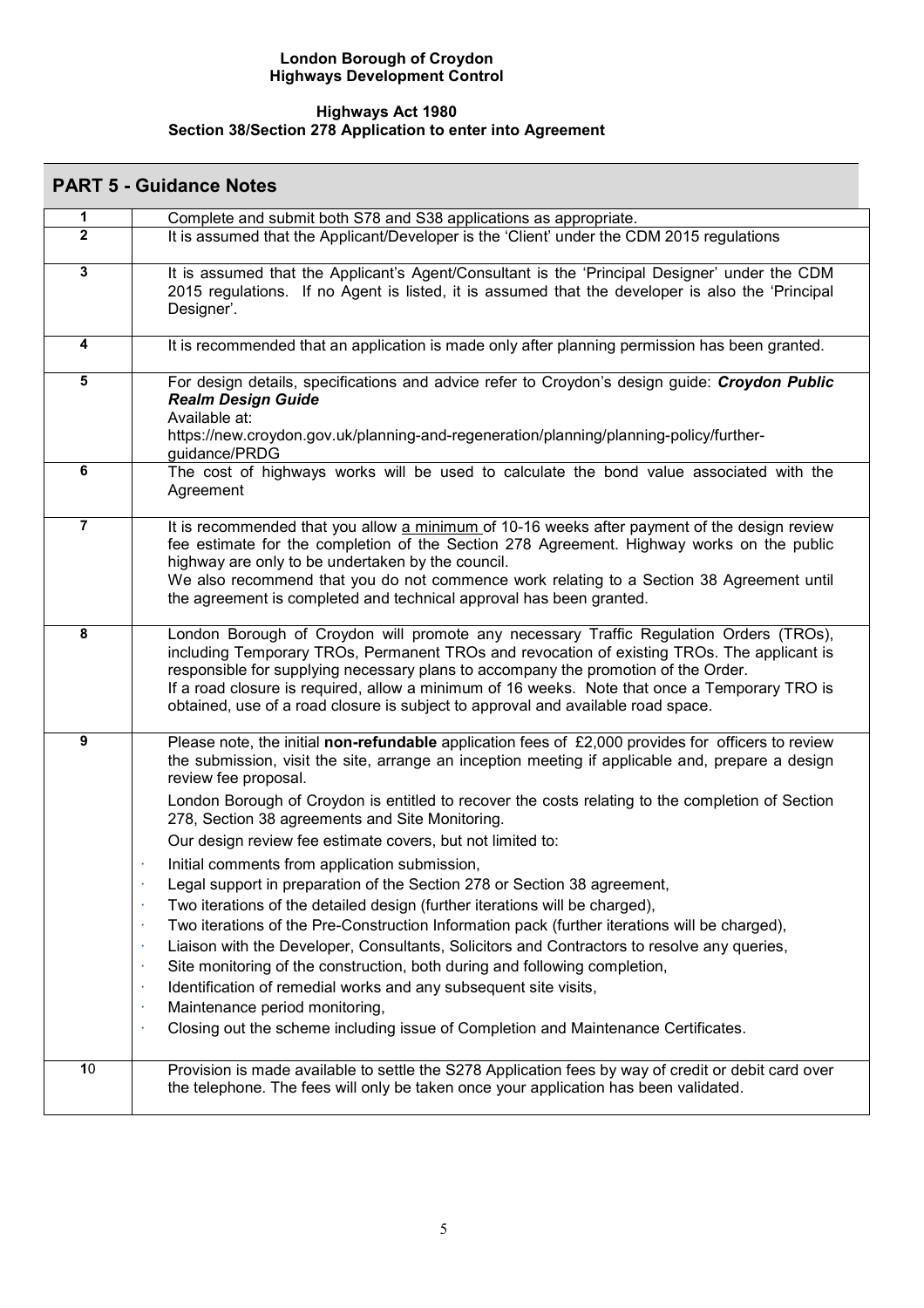#### **Highways Act 1980 Section 38/Section 278 Application to enter into Agreement**

|                | <b>PART 6 - Document Submission Requirements for all S278 and S38 Schemes</b>                                                                                                                                                                                  |
|----------------|----------------------------------------------------------------------------------------------------------------------------------------------------------------------------------------------------------------------------------------------------------------|
| 1              | A completed "S278/38 Highways Act 1908 Application Form to enter into Agreement"                                                                                                                                                                               |
| $\overline{2}$ | A General Arrangement drawing called "Section 278/38 Agreement", showing the areas of highways and<br>associated open spaces.                                                                                                                                  |
| $\overline{3}$ | Drawings:                                                                                                                                                                                                                                                      |
|                | To form part of the submission, the developer is required to provide a full set of drawings (PDF format, via<br>email) consisting of (but not limited to):                                                                                                     |
|                | Site location plan with red line (1:1250 or 1:2500),<br>$\bullet$                                                                                                                                                                                              |
|                | Topographical survey,<br>$\bullet$                                                                                                                                                                                                                             |
|                | Swept-path analysis if applicable,<br>$\bullet$                                                                                                                                                                                                                |
|                | Site Clearance showing "Take up or Down, Set Aside for Re-Use or Remove to Store or Tip Off<br>$\bullet$<br>Site",                                                                                                                                             |
|                | General Arrangement plan including, but not limited to, verges, visibility splays, highways<br>$\bullet$<br>boundary, traffic calming features, vehicle crossings, parking arrangements, street furniture, trees,<br>street lighting, signs and road markings, |
|                | Full drainage design highlighting drainage layout, existing/proposed carriageway levels, drainage<br>$\bullet$<br>calculations and relevant details,                                                                                                           |
|                | Drainage survey,<br>$\bullet$                                                                                                                                                                                                                                  |
|                | Setting out drawings,<br>$\bullet$                                                                                                                                                                                                                             |
|                | Pavement Design, provide threshold levels and footway gradients,<br>$\bullet$                                                                                                                                                                                  |
|                | Road Markings and signs drawings,<br>$\bullet$<br>Details of statutory undertakers alterations, C2s and C3s consultations to be provided,<br>$\bullet$                                                                                                         |
|                | Relevant Road Safety Audits are to be submitted during the process,                                                                                                                                                                                            |
|                | $\bullet$<br>Phasing Plan and,                                                                                                                                                                                                                                 |
|                | Programme of works.<br>٠                                                                                                                                                                                                                                       |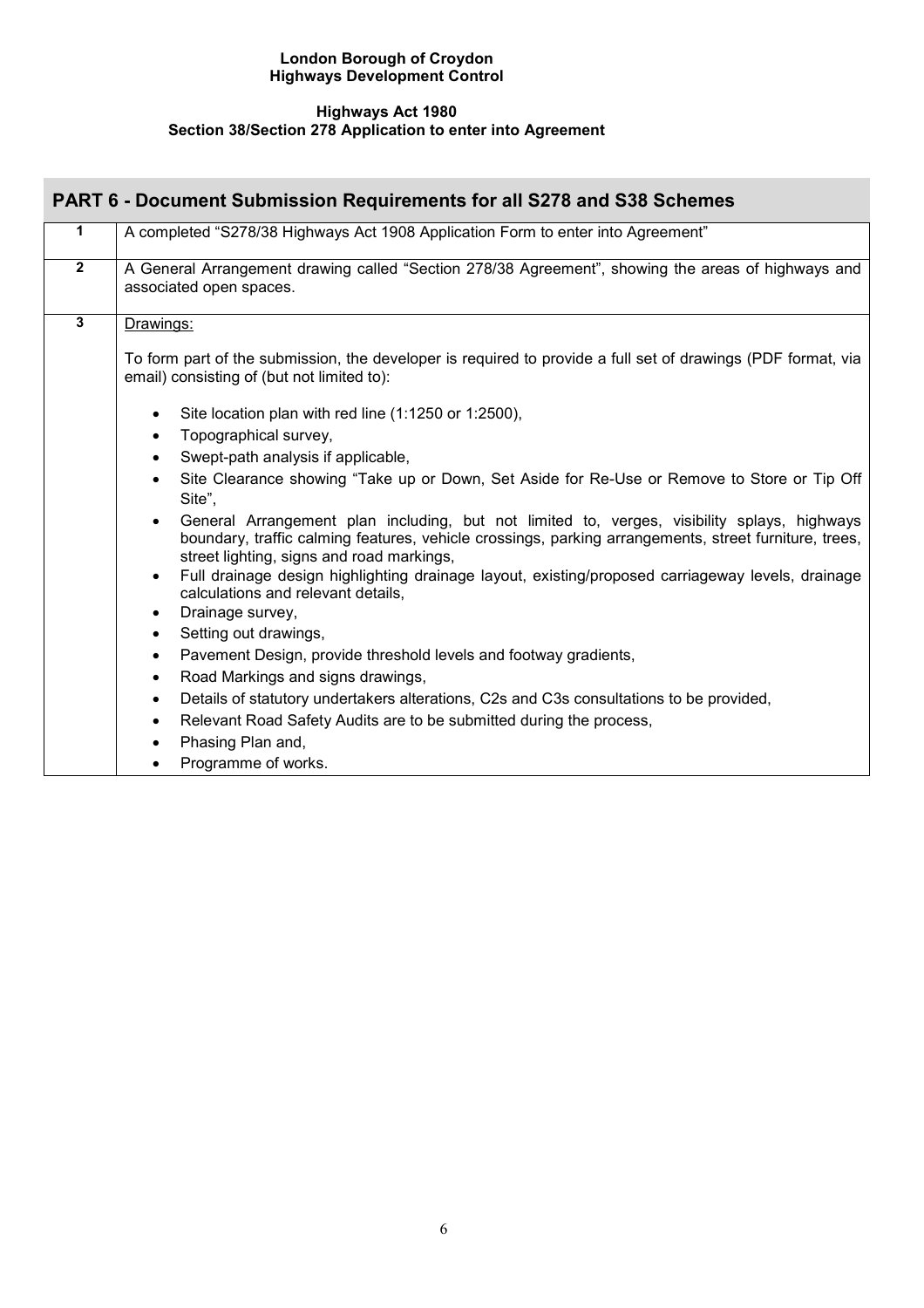# **London Borough of Croydon**

Design and Implementation of Highway and Public Realm Projects Associated with Development, S278/S38 and Minor **Highway Works Agreements** 



August 2019

Delivering for Croydon

**CROYDON** 

www.croydon.gov.uk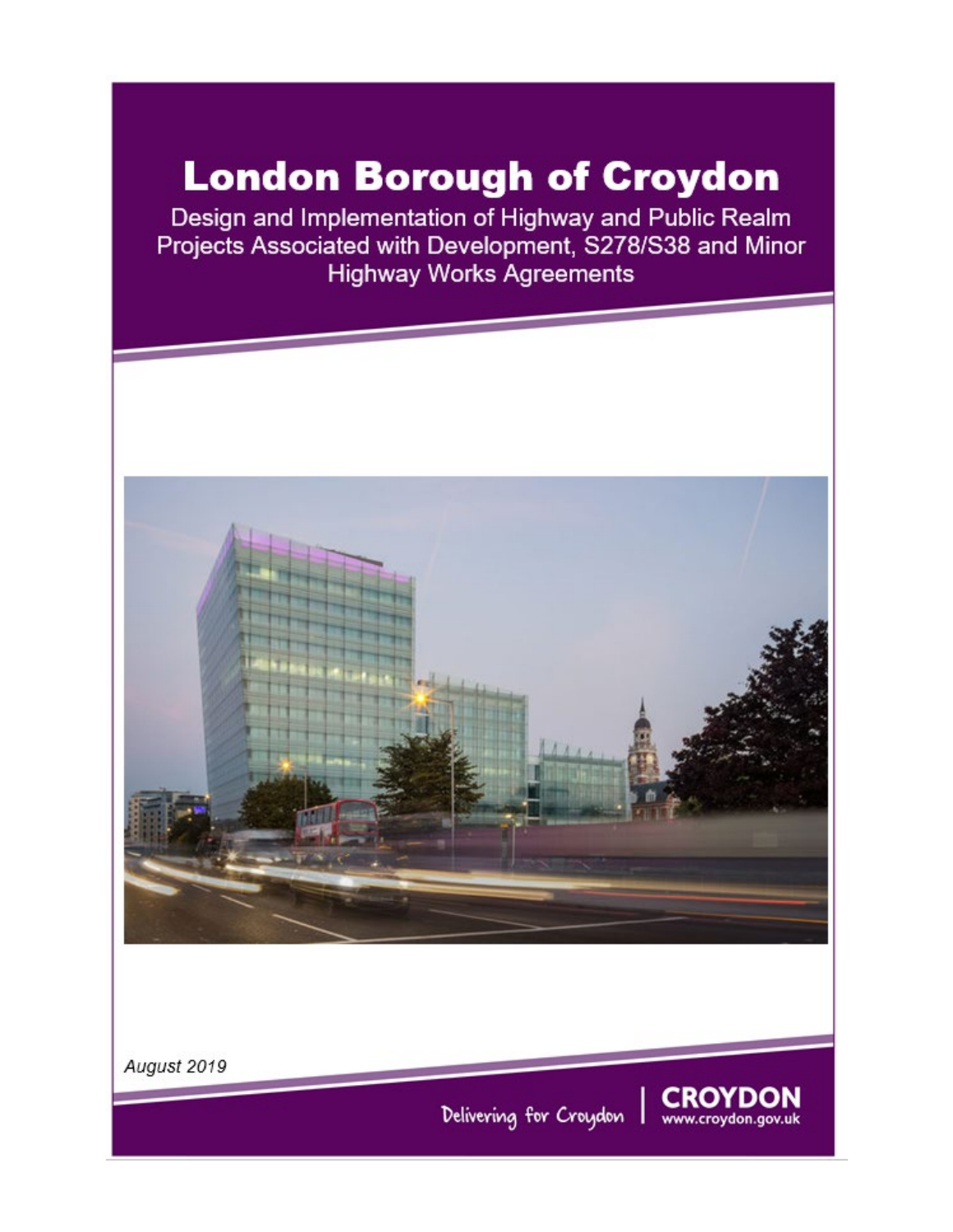## **Preface**

This Guide entitled 'Design and Implementation of Highway and Public Realm Projects Associated with Development, S278/38 and Minor Highways Works Agreements' gives guidance on the delivery of Highway and Public Realm improvements secured through highway agreements. It is an informal document that has not been adopted by the London Borough of Council and does not over-rule any adopted specifications or guidelines.

The guide provides highway-related information for developers on designing and implementing public realm projects secured through agreements within the London Borough of Croydon

This guide is a live document. You should refer to the Council's web site for the latest version (https://www.croydon.gov.uk/transportandstreets/rhps/section278). Comments on this document will be appreciated and should be submitted to the address shown on the Feedback form.

A separate London Borough of Croydon guide entitled **'**Croydon Public Realm Design Guide 2018' provides strategic details on the design for all public realm improvements within London Borough of Croydon to ensure a co-ordinated and consistent approach is adopted.

To seek advice on any issues contained within this document or to progress a highway or public realm scheme please contact the Highways Development Team on [highwaysdevelopment@croydon.gov.uk](mailto:highwaysdevelopment@croydon.gov.uk)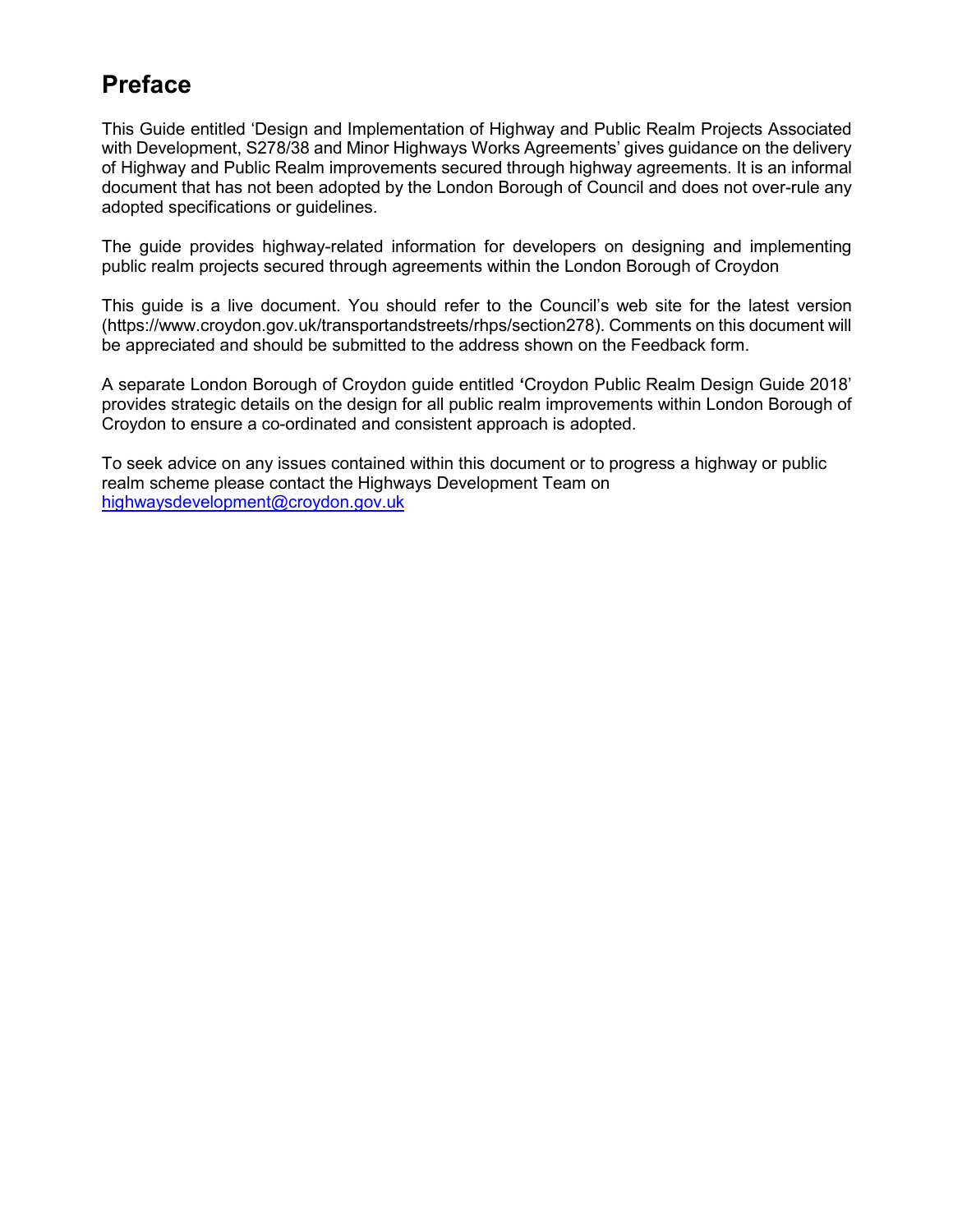## **1.0 Introduction**

#### **1.1 Purpose of the Guidance Document**

Where Public Realm or Highway Related Improvements are required and associated with a development, the developer will usually be requested to enter into a legal agreement pursuant to section 278 of the Highways Act 1980 with London Borough of Croydon to secure the works and delivery arrangements. The agreement will specify procedures for designing and implementing the improvements so both parties are aware of their responsibilities.

This guide has been produced by London Borough of Croydon to help developer's and the Council work together to ensure a co-ordinated and consistent approach is adopted. The design of the improvements can be undertaken by either the developer or London Borough of Croydon. However, as London Borough of Croydon has a duty of care for the public, the developer will only be permitted to undertake the design with written consent from London Borough of Croydon. Once agreed the developer must follow the process map on page 8 and meet all costs incurred by London Borough of Croydon checking and approving the designs. In all instances Implementation of the works will be undertaken by London Borough of Croydon using its term contract.

It is the Council's desire that all schemes are delivered efficiently and in accordance with the Croydon Public Realm Design Guide and agreed Masterplans within the Borough. By implementing the works through our term contract, London Borough of Croydon can guarantee a consistent approach to implementation and supply of materials.

This guide provides developers with: -

- Advice and information on processes and delivery of highway and public realm projects.
- Activities including statutory, procedures and consents that must be undertaken when designing and implementing public realm projects.

This guide is a live document and will be refined and modified to meet the changing needs and experiences of its application to specific schemes. Please make sure you have the correct edition which can be found on the Council's website

(https://www.croydon.gov.uk/transportandstreets/rhps/section278)

#### **1.2 Context**

For the purposes of this guide reference to the public highway comprise streets, carriageways, footways, bridges, subways, street furniture, drainage, planting, gardens and public lighting that are maintained by London Borough of Croydon as the local Highway Authority.

#### **1.3 Other Relevant Guides and Sources of Information**

All highway designs in London Borough of Croydon should be progressed in line with the requirements and guidelines set out in the documents listed below.

- Croydon Public Realm Design Guide
- Croydon Local Plan (Core Strategy) 2012
- Croydon public realm Masterplans
- Vehicular crossover guidelines
- Transport for London Streetscape Guidance: London 2009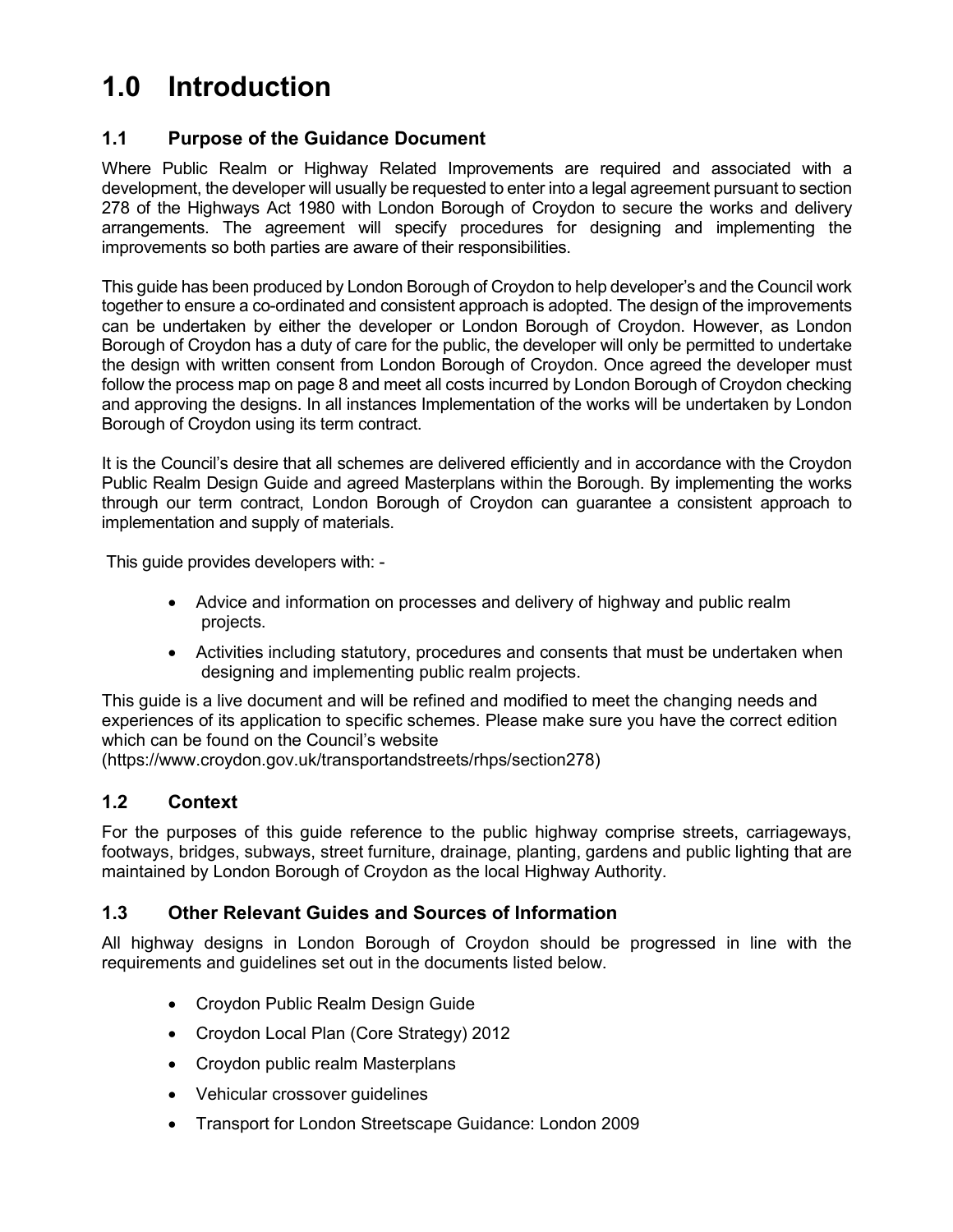## **2.0 Project Delivery**

#### **2.1 Delivering Projects**

London Borough of Croydon wishes to adopt a co-ordinated and consistent approach to design and implementation of all highway and public realm improvement schemes within the borough and therefore will utilise the services of its term service provider to design/check and approve designs and to implement the schemes.

London Borough of Croydon recognises that each developer will wish to work closely with the Council to ensure time, cost and risk implications associated with the design and works are minimised and effectively managed. It is therefore recommended that a Project Inception meeting is held between the developer and the Council to agree and understand roles and responsibilities and the aspirations of the project at the outset of the development.

The following pages set out the two options available and guidance on the implications, for developers.

- 1) London Borough of Croydon designs and implements the scheme.
- 2) The developer designs the scheme and London Borough of Croydon implements the scheme.

In all cases all appropriate Council costs, including consultant fees, works costs, client costs, legal and administration costs must be met by the developer in advance and in accordance with the legal agreement.

In certain circumstances the public realm improvements may be secured by means of a capped financial sum. In this instance the capped sum or contribution will be for the works costs only with the Council's design, checking, approving, legal administration and management costs being funded separately in their entirety. This requirement is to ensure that benefits presented to the Planning Committee are delivered and are not diluted on management and design fees.

#### **2.3 Delivery Process Flowcharts**

The flow charts on the following pages set out the key processes needed to deliver a project from inception to completion. It is recommended that a working party between London Borough of Croydon and the developer is set up for the duration of the project with regular meetings to ensure the aims and objectives of both parties are being progressed and delivered.

The delivery process is divided up into 4 distinct stages

**Stage 1** – Inception and threshold level approval.

#### **Design Options**

London Borough of Croydon undertakes design

**Stage 2** – Initial design

**Stage 3** – Detailed design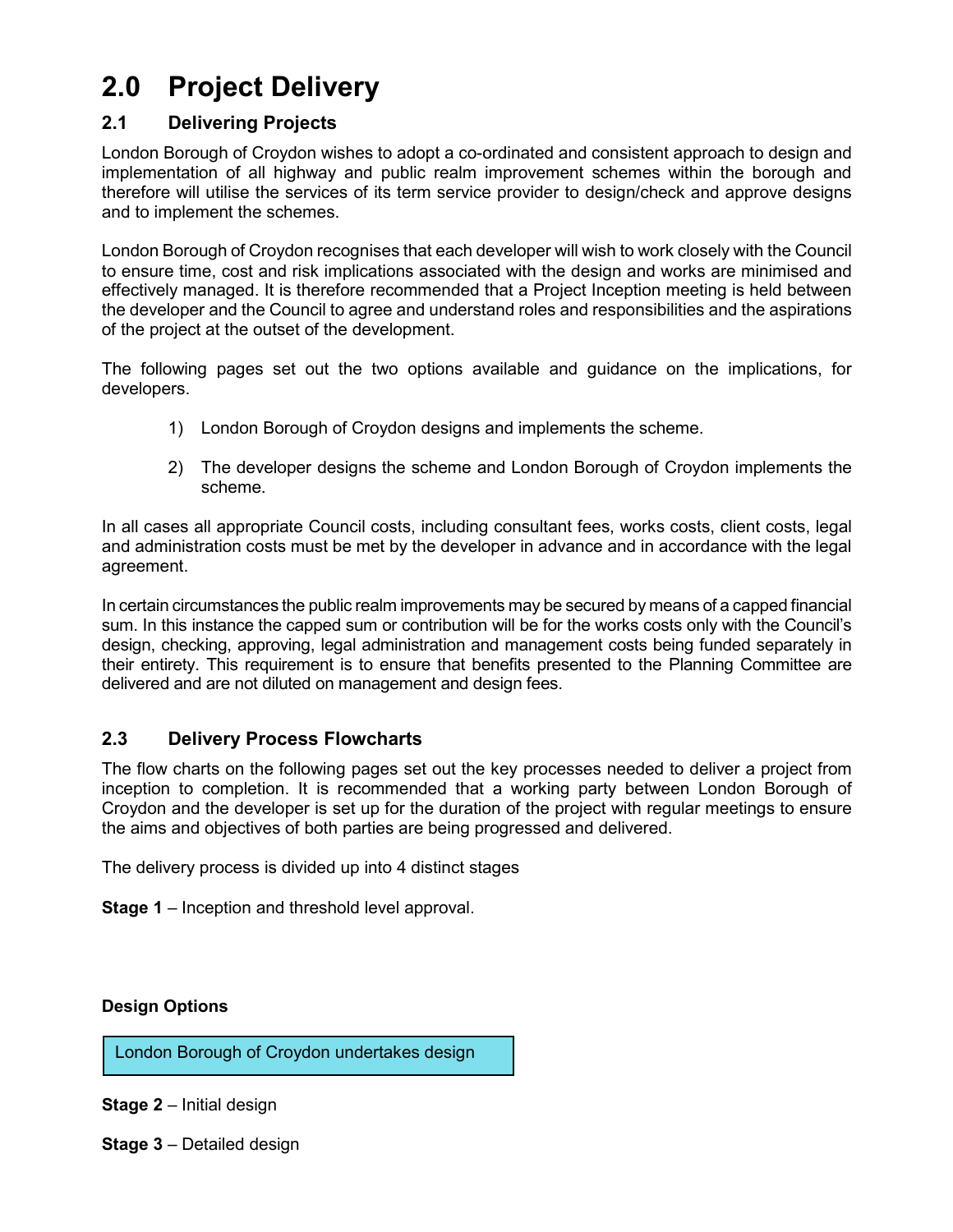Developer undertakes design

**Stage 2** – Initial design

**Stage 3** – Detailed design

#### **Implementation**

London Borough of Croydon implements

#### **Stage 4** – Implementation

Each stage is shown on the following flowcharts and supporting text.

The flow charts are colour coded to identify who will be responsible for carrying out the actions.



Each project must be assessed for its size and complexity prior to agreeing the activities contained within these options. It is possible that some activities or stages could be combined, excluded or added dependent upon the scheme complexity.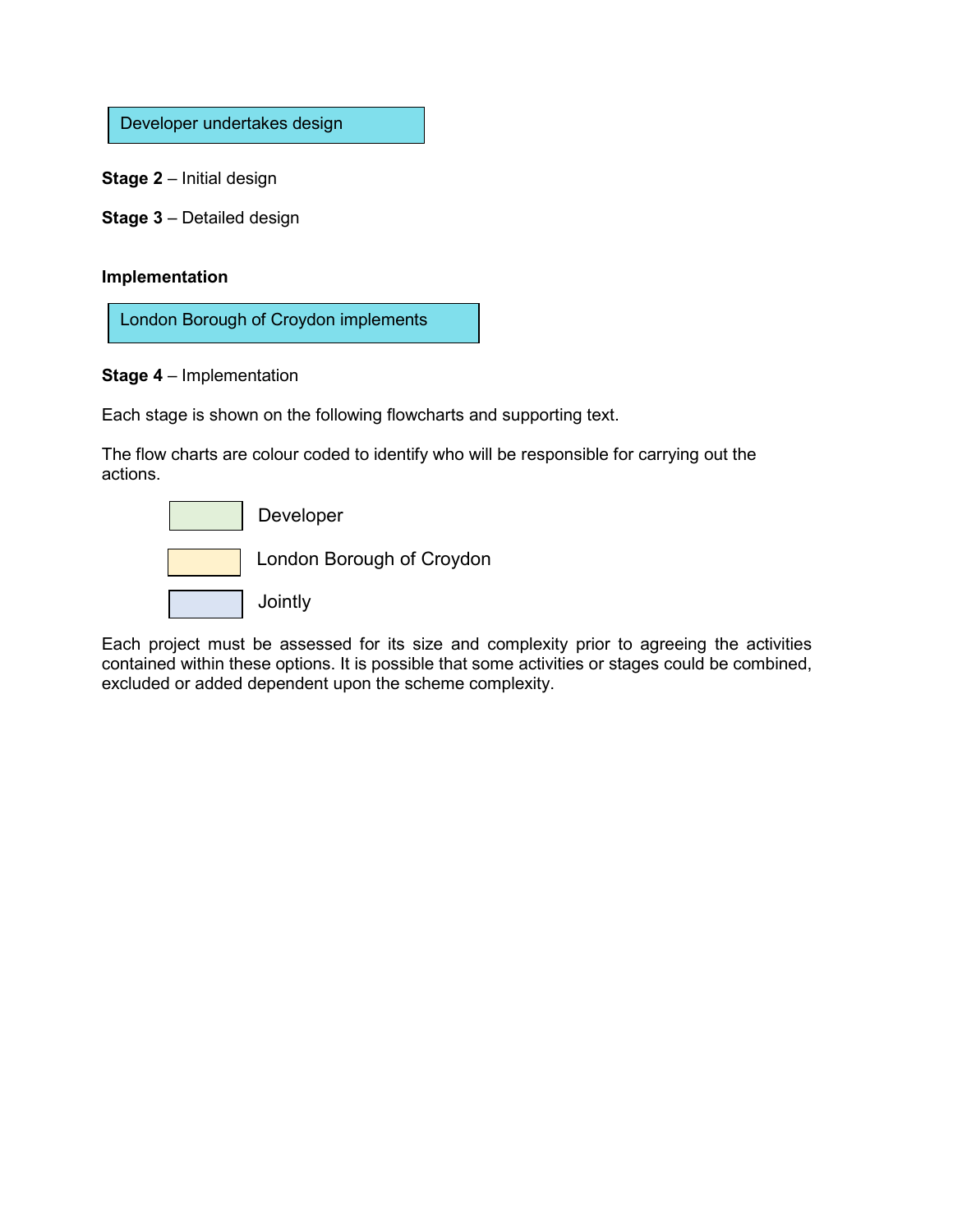## **Stage 1: Inception and Threshold Level Approval.**



#### Inception Meeting

It is recommended that an inception meeting is arranged on all projects at the outset of the project. This meeting would typically be attended by the developer and officers of the London Borough of Croydon with relevant representatives. The meeting would agree aims, objectives, processes and programme.

#### Approval of Threshold Levels

The approval of threshold levels is a very important element of progressing a development. Threshold levels must be submitted and approved by the Highway Authority in advance of commencement of development, this is to ensure approval is not compromised by the levels being set by construction work. Getting threshold levels wrong can create significant problems to both the development access requirements and public highway. The purpose of the threshold level approval is to ensure the building is set at a level that can be accommodated by the public highway and eradicate the need for unnecessary steps which create barriers for wheelchair users and others with mobility or visual issues. The approval of threshold levels is also to ensure that an adequate highway fall can be achieved away from the building to ensure surface water is directed to drainage channels and gullies and not towards the building.

To allow the Highway Authority to check the acceptability of threshold levels the developer shall not commence development unless they have:

- Paid the estimated approval fees for checking the threshold levels.
- Obtained approval of the threshold levels from London Borough of Croydon, Highways Authority.

In the event of threshold levels being changed during construction then the developer should resubmit these levels for approval.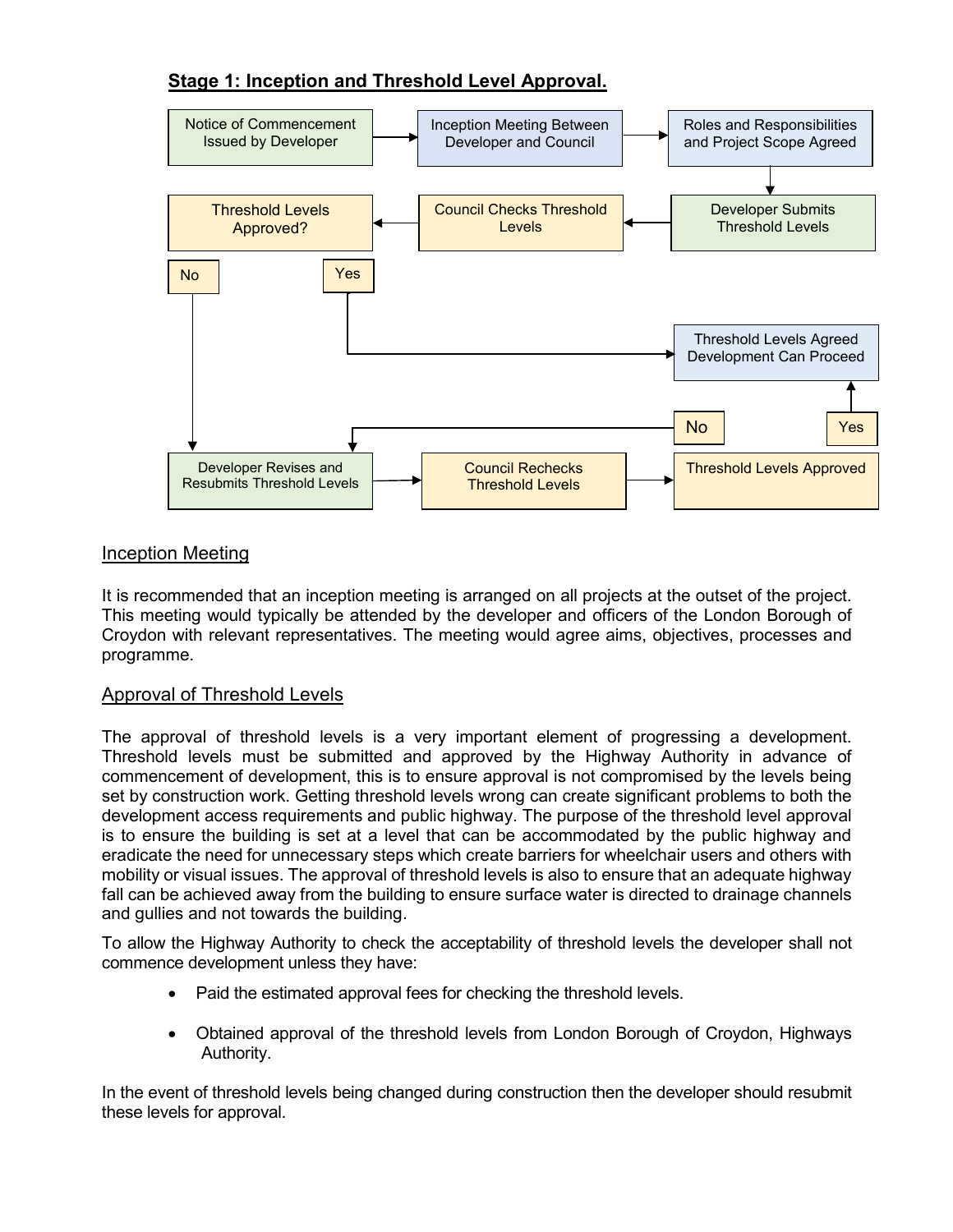#### **LONDON BOROUGH OF CROYDON UNDERTAKES DESIGN**

#### **Stage 2: Initial Design**

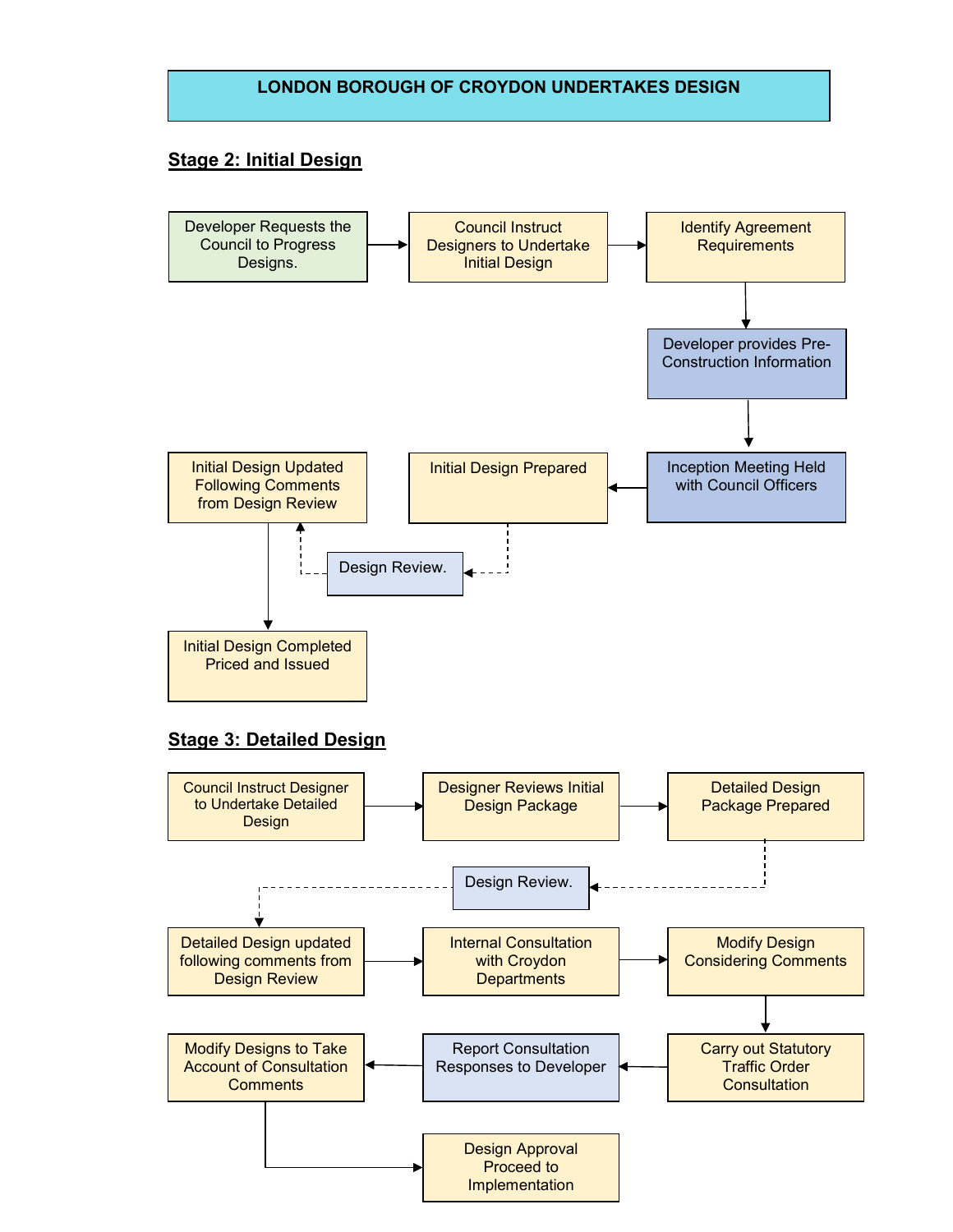#### **DEVELOPER UNDERTAKES DESIGN**

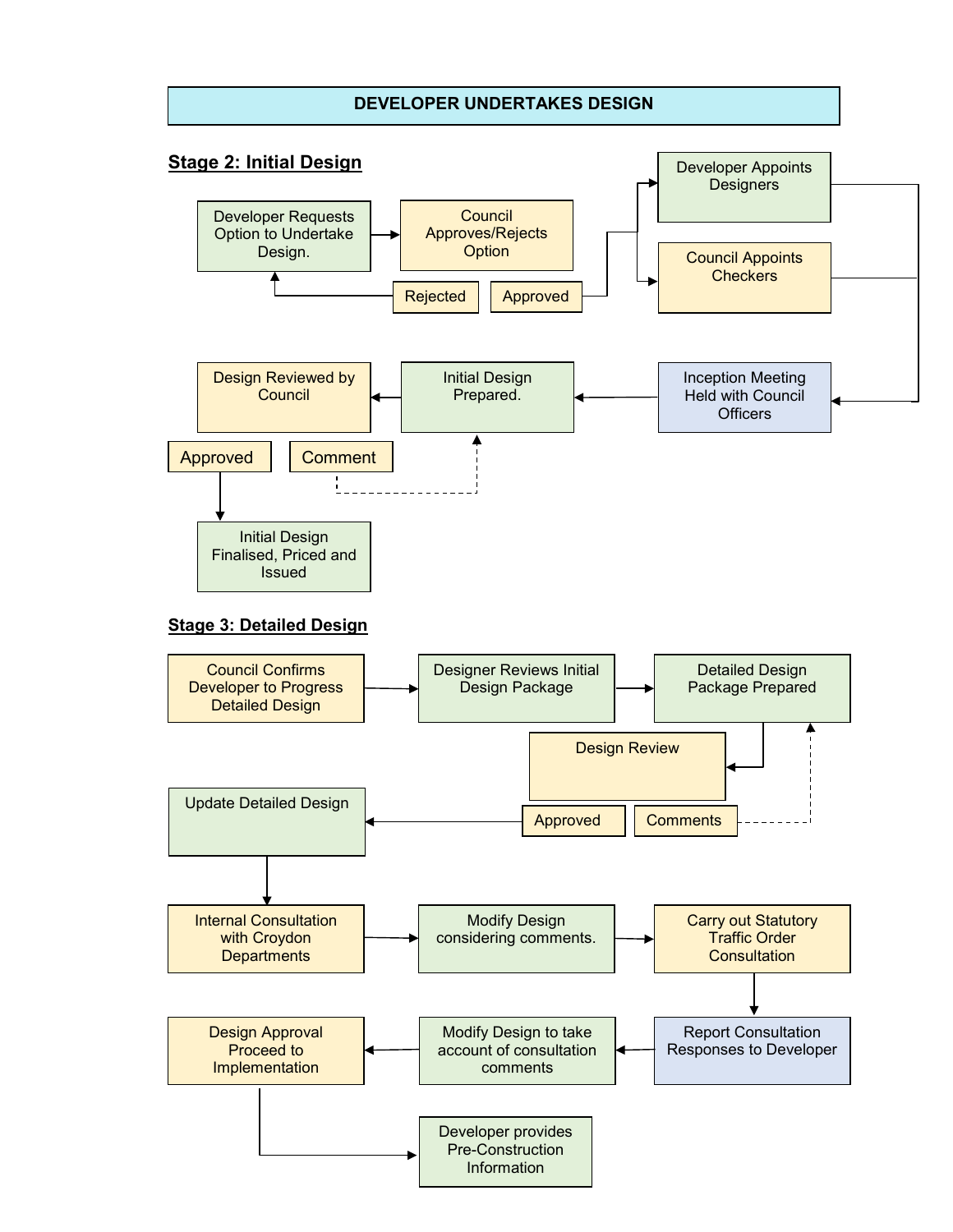#### **LONDON BOROUGH OF CROYDON IMPLEMENTS SCHEME**



| <b>Project Complete</b> |
|-------------------------|
|                         |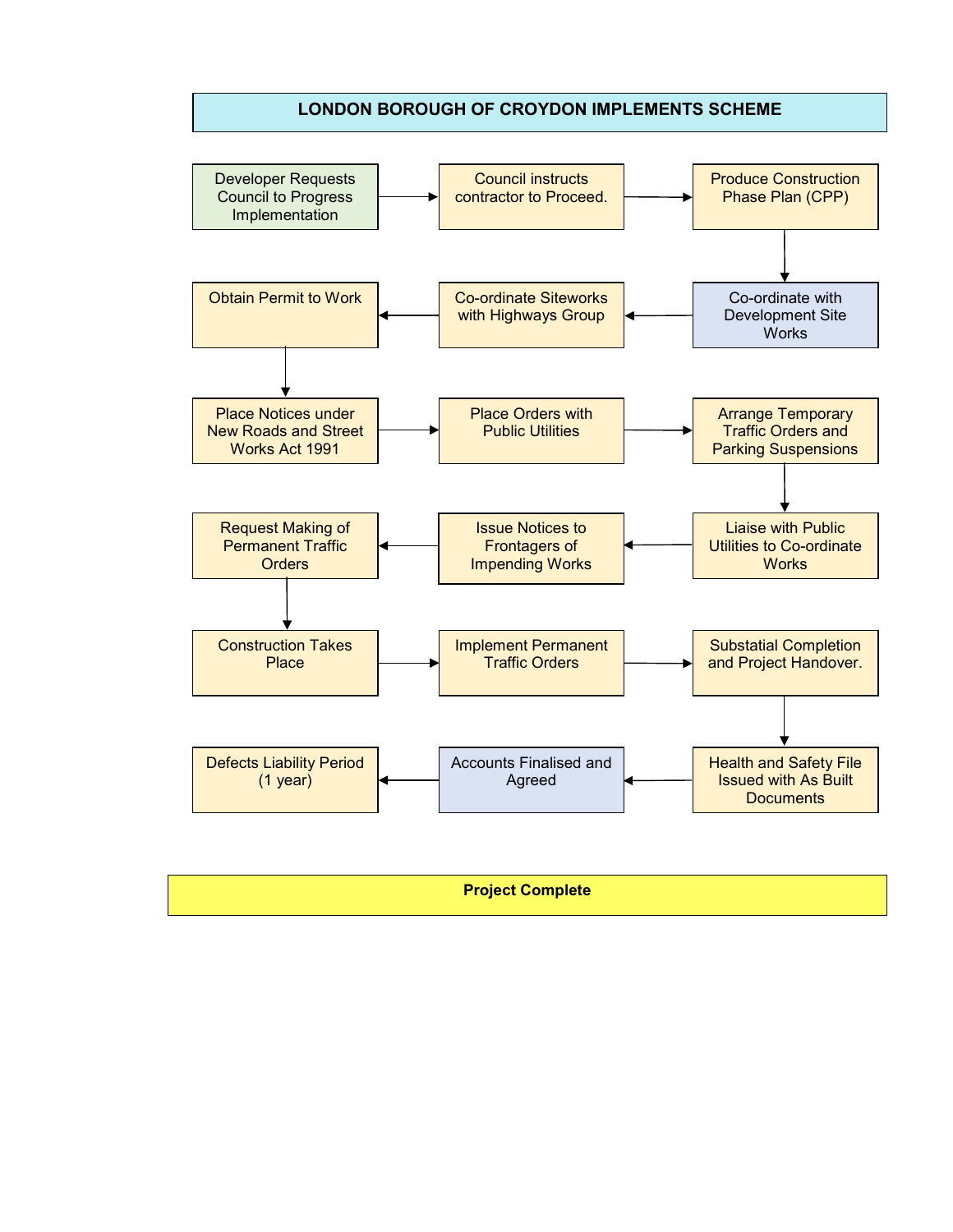## **3.0 Design**

## **3.1 Context**

The following information provides an indication of the key issues that should be considered when designing a highway or public realm scheme in the London Borough of Croydon. The processes and requirements of London Borough of Croydon are shown in the flow charts in section 2. The Croydon Public Realm Design Guide 2018 gives more specific details on preferred materials and street furniture and their application across the Borough.

All highway and public realm designs in London Borough of Croydon should be progressed in line with adopted standards and standard details and using the paving and street furniture palette appropriate to the area as set out in the Croydon Public Realm Design Guide 2018. In all instances London Borough of Croydon Council will have the final say on design and material issues.

#### **3.2 CDM Compliance**

Should a developer wish to design the public realm improvements themselves, a written request to London Borough of Croydon must be made providing details of the Designer/Principal Designer confirming appropriate skills, knowledge and experience. The Council will also require references of previous projects of a similar nature. Under CDM regulations the designer must be deemed competent and must be a Highway Engineering Designer. London Borough of Croydon will assess the details submitted and provide written consent/rejection as soon as reasonably practicable.

Should the London Borough of Croydon deem the Developer to have sufficient skills, knowledge and experience to undertake the role of Designer/Principal Designer for the S278 works, the London Borough of Croydon will issue a written appointment to the Developer confirming acceptance for them to undertake the role of Principal Designer (as required under Regulation 5 of the CDM Regulations 2015). An example is provided in Appendix C of this document.

The London Borough of Croydon will require the Developer to provide Pre-Construction Information as well as communicate any significant residual risks to the relevant party dependant on the option chosen by the Developer to undertake the design of the scheme or request the London Borough of Croydon to undertake the design of the scheme. The requirement based on the two scenarios is as follows:

1) The Developer undertakes the Design

The Developer must ensure that the London Borough of Croydon's Contractor is in receipt of all relevant Pre-Construction Information and are made aware of any significant residual risks resulting from the Developers design. The London Borough of Croydon's Contractor may request a formal Pre-Construction Information review meeting with the Developer should they have any concern that a suitable handover of information has not taken place. This handover must occur as soon as possible following London Borough of Croydon approval for the scheme to be implemented.

2) The London Borough of Croydon undertake the design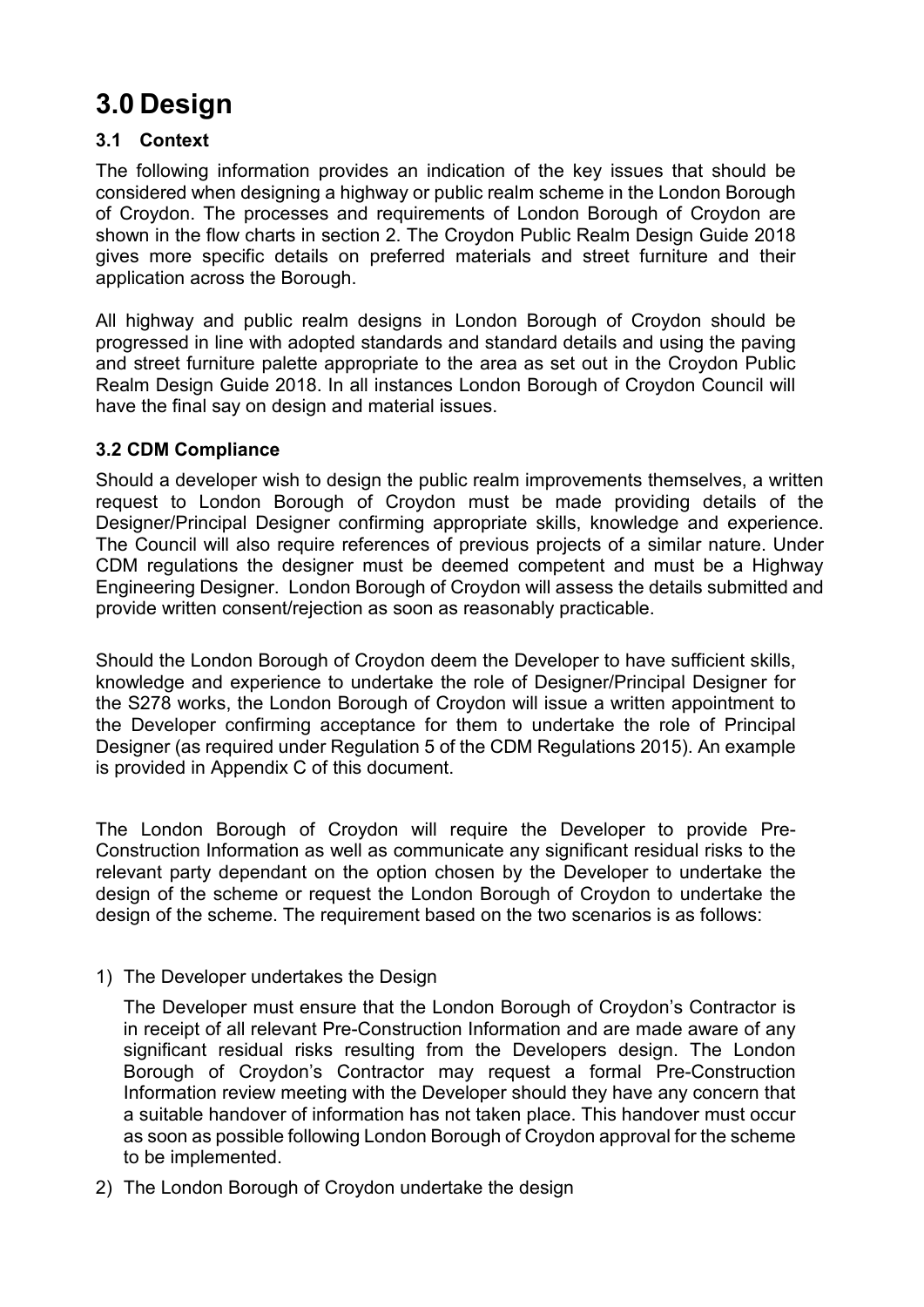The Developer must ensure that the London Borough of Croydon's Designer is in receipt of all relevant Pre-Construction Information and are made aware of any significant residual risks resulting from any existing design undertaken by the Developer. The London Borough of Croydon's Designer may request a formal Pre-Construction Information review meeting with the Developer should they have any concern that a suitable handover of information has not taken place. This handover must occur as soon as possible following London Borough of Croydon instruction for their Designer to undertake initial design.

The London Borough of Croydon's CDM Procedures are provided in Appendix D.

## **3.3 Project Inception and Design Stages**

London Borough of Croydon has ongoing initiatives, masterplans and planned projects for many areas of the Borough and is aware of other issues that are giving concern to residents, businesses and Ward Councillors that are not currently being addressed. Where reasonably practical developer's may be requested to address known issues and incorporate suitable remediation as part of their schemes. This approach limits the amount of potentially abortive works that may be carried out and reduces the disruption of repeated visits to an area.

It is therefore recommended that a project inception meeting is held between the developer and London Borough of Croydon at the outset of the project to enable the Council to provide guidance on any current issues, policies and other projects that may impact on or should be addressed by the design.

To ensure that public realm designs are progressed to meet the aims and objectives of both the London Borough of Croydon and the developer's, it is recommended that designs follow two distinct stages. Initial Design and Detailed Design.

## **3.4 Extent and Scope of Improvements**

The nature of the improvements included in the resolution to grant approval of the planning permission and the pre-discussions will form the basis of determining the extent and scope of the improvements. The detail shown should be sufficient to ensure that the London Borough of Croydon obtains the desired works to deal with the impact of the proposed development yet satisfies the developer that unnecessary costs will not be incurred.

A plan should be prepared to show the area where the extents of the improvements will occur which may also include details of stopping-up or dedication of highway, road widening, footway paving, street lighting and/or other works. However please note 3.2 above, although the scope would be considered at planning there may be issues raised at the inception meeting that would increase that scope.

#### **3.5 Standards and Design Guides.**

When undertaking the public realm design, due consideration should be given to London Borough of Croydon objectives, practices and constraints and standard details. There are two other guidance documents that will assist.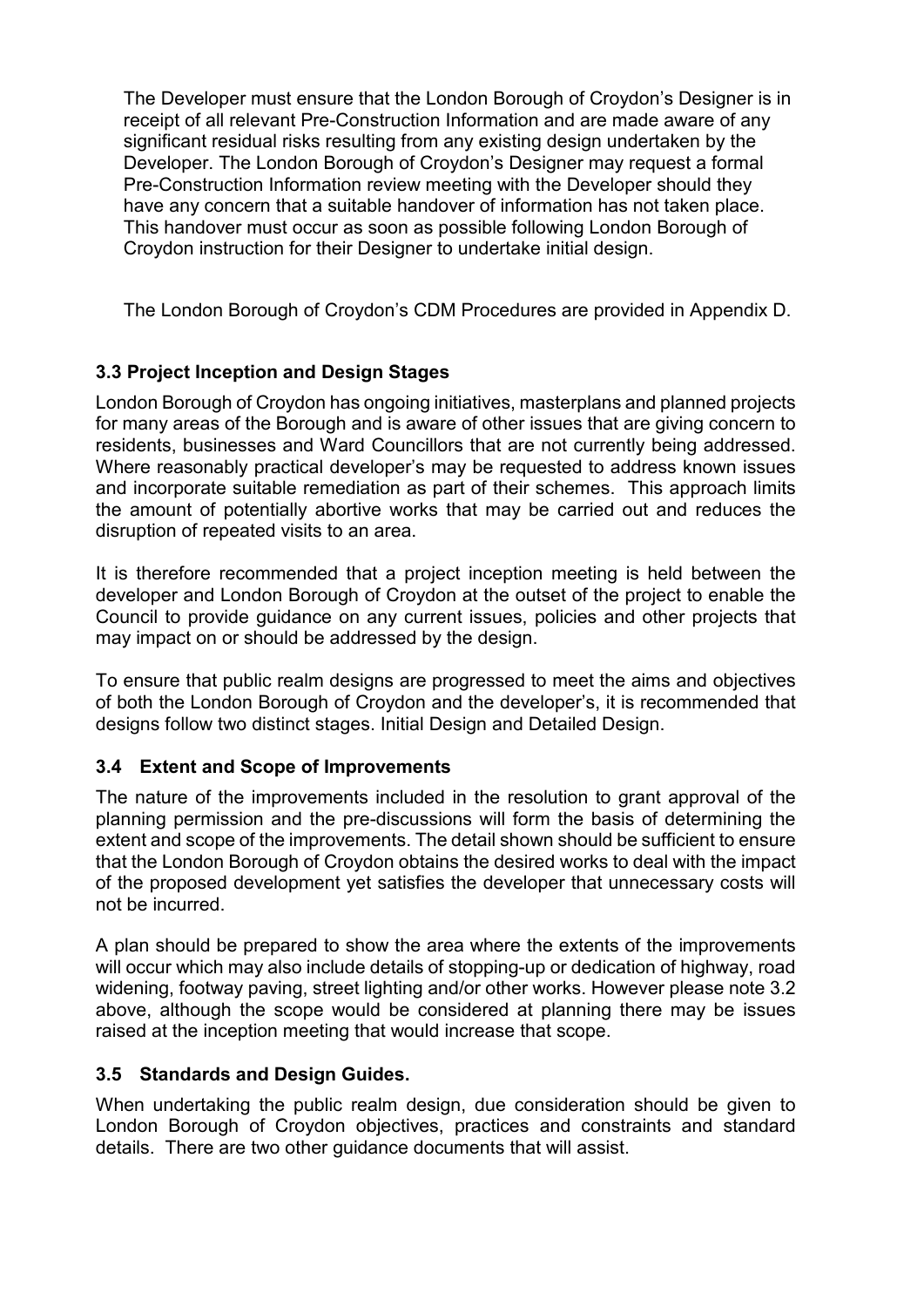- Croydon's Public Realm Design Guide 2018 sets out the standards and practices applicable to highway and public realm improvements within the Borough.
- Croydon's Masterplan's set out desired standard materials and street furniture that should be used in each Masterplan area.

It is possible that the designer may, as part of the design process, identify alternative paving and/or street furniture that is not included in the above documents that they would like to use as part of the scheme proposal. Any 'non-standard' materials or street furniture must be endorsed by London Borough of Croydon, the developer will be required to provide a commuted sum to London Borough of Croydon to maintain non-standard items.

#### **3.6 Street Parking and Loading**

London Borough of Croydon has many controlled parking zones (CPZ) within the borough and a policy to manage the use of its kerbside space to maximise parking facilities for residents and visitors within these zones whilst also considering the need for businesses to service their properties. In the event that an improvement scheme is located within a CPZ the Council will ask the developer to report on the impact of the designs on kerb side parking and loading.

London Borough of Croydon will generally be looking for a parking study to be undertaken to determine occupancy and ensure designs maximise parking space and any displaced parking to be relocated in adjacent streets or areas.

#### **3.7 Underground Structures and Public Utility Plant**

There are many structures located under the Highway within London Borough of Croydon. These range from cellars and vaults to subways and underground tunnels. There is also a vast array of cables, pipes and ducts, owned and maintained by Public Utilities, located in and under the public highway.

It will be the designer's responsibility to ensure that all underground structures and equipment is identified and its impact on the proposals known. The designer will also need to identify the cost and implications of diverting or relocating underground equipment if necessitated by the scheme. The cost of these diversions would be met by the project.

London Borough of Croydon does not hold records of the location of privately owned underground cellars, vaults, tunnels or plant or public utility equipment or services. Where the improvement scheme impacts upon an underground structures it is likely that the structure will need to be checked for structural integrity following Technical Approval processes (TA1). All costs of this exercise must be met by the Developer in advance.

#### **3.8 Traffic Order Consultation**

In the event that traffic regulation orders are affected by the proposals London Borough of Croydon must undertake a statutory consultation under section 6 of the Road Traffic Regulation Act 1984, the council maintains a list of statutory consultees that must be consulted. The cost of this consultation exercise and processes necessary to modify Traffic Regulation Orders will be met by the project.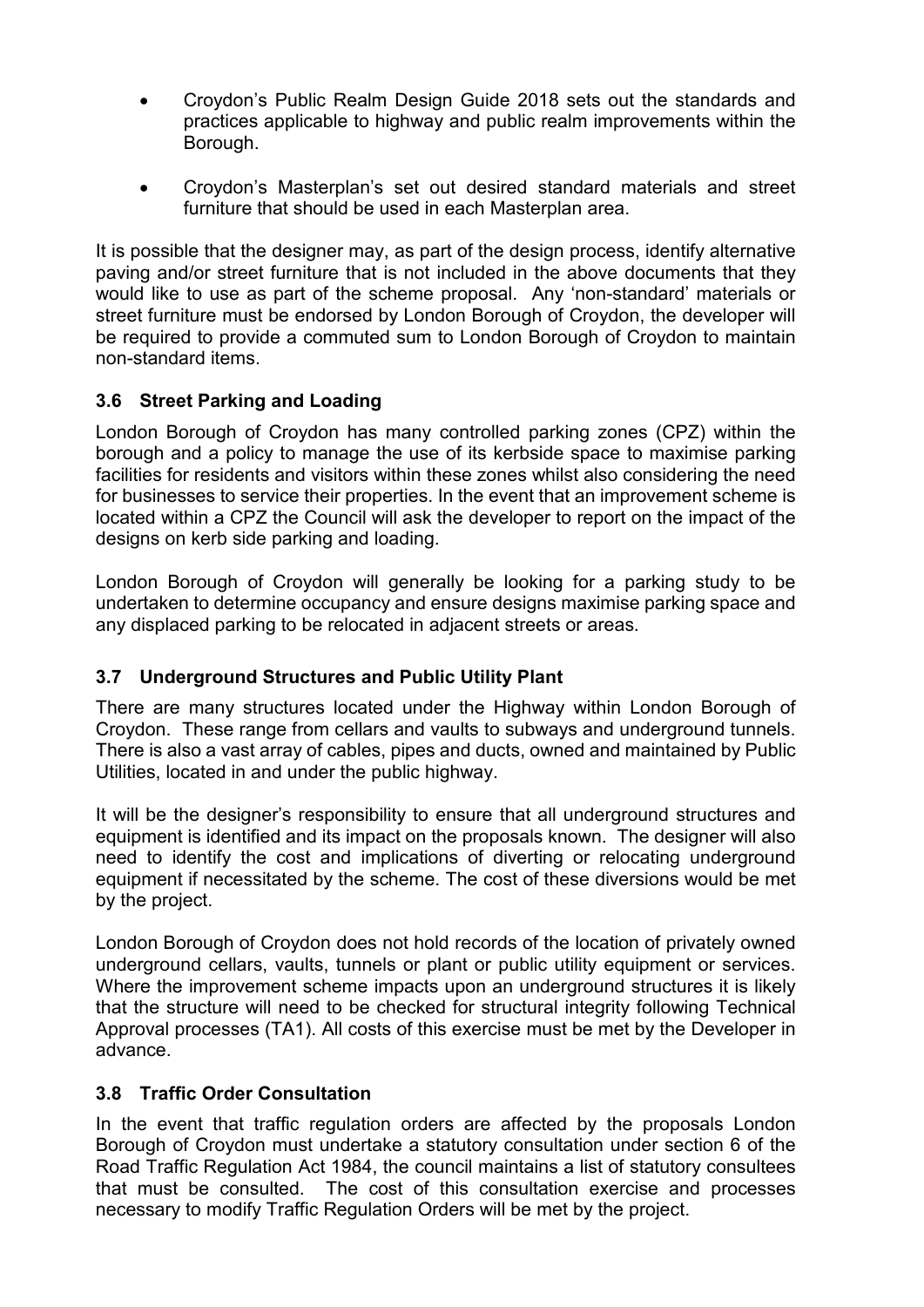### **3.9 Approvals**

London Borough of Croydon as Highway Authority has a duty to ensure that the public highway is safe for all users. To this extent it will need to approve each design stage prepared prior to it being progressed through to implementation. London Borough of Croydon has a duty of care as well as a statutory duty and therefore must be closely involved in the design and will maintain ownership of the decision making process.

The approval process will normally operate around the design stages identified in section 2.0 with approval being delegated to the Head of Service. Formal approval for a scheme requires review stages to be undertaken in both the initial and detailed design to ensure the scheme meets objectives and does not adversely impact on other council services or stakeholders.

#### **3.10 Initial Design – Stage 2**

The first phase of the approval process for design will be the stage 2 initial design, review of the scheme proposals and implications against London Borough of Croydon policy and local and national regulations and guidelines. The design will be produced and checked by the Council before being presented to senior managers within the London Borough of Croydon for consideration and comment.

In the event it is agreed that the developer carries out the design of the highway or public realm improvements, officers will appoint term consultants to provide professional advice on and to check design submissions made. Any costs incurred by the London Borough of Croydon checking submissions must be met by the developer in advance of the design submission.

To facilitate the design review, the designer will need to prepare and submit to the London Borough of Croydon a package of information for review that includes: -

Initial design drawings with marked dimensions that clearly show the scheme design layout, features and construction details. Including but not limited to:

- Level details.
- Drainage details.
- Lighting calculations.
- Paving materials.
- Parking layouts.
- Modifications to traffic regulation orders for parking controls or prescribed movements such as banned turns at junctions.
- Details of any new, modified or removed controlled pedestrian crossing.
- Details of zig zag markings of zebra or pelican crossing clearly shown on plans.
- Road markings and signage.
- Planting layout and species.
- Street furniture.
- Details of public utility consultation results.
- Parking occupancy survey
- A report that clearly describes and sets out the impacts of the scheme in terms of the street scene, greening, street management (i.e. how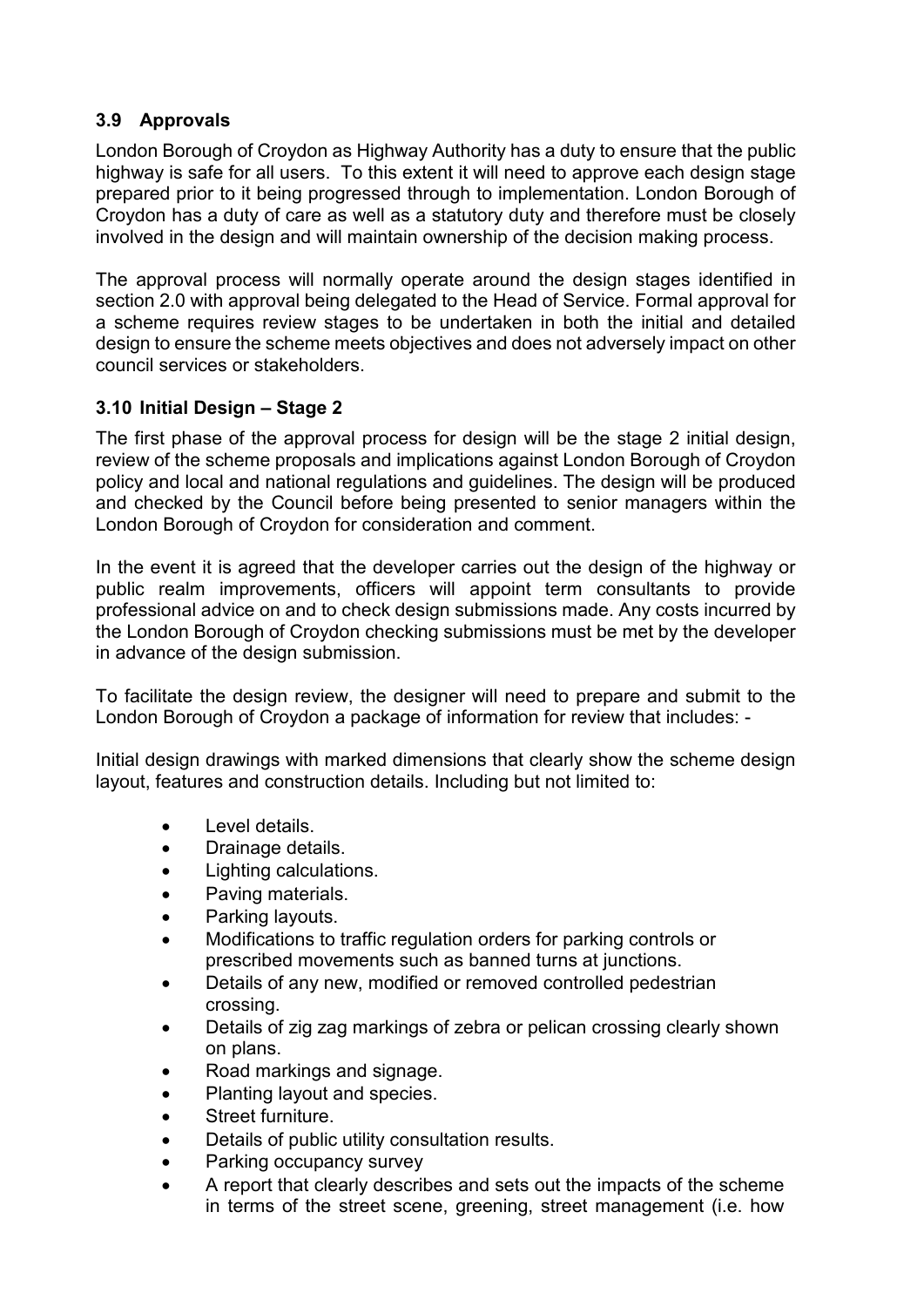opportunities for crime and disorder are managed out), street lighting and other relevant issues.

- A combined stage 1 and 2 Road Safety Audit using guidelines issued by the Chartered Institution of Highways and Transportation.
- A preliminary Bill of Quantities.
- An indicative programme for design and implementation of the scheme.

The 'Stage 1 and 2' road safety audit should be carried out by a competent Road Safety Auditor remote from the design team. London Borough of Croydon retains a right to commission an independent safety audit of its own at the developer's expense should it be concerned about any elements of the scheme that it does not consider have been adequately considered by the developer's road safety audit.

The initial design submission will normally be considered and approved by officers using delegated powers. On more complex designs it may be necessary for officers of the Highway Development Control Team to seek advice from the Place Review Panel (PRP). In these instances, and when officers are satisfied that the proposals are acceptable, they will produce a report and deliver the proposals to the next PRP meeting to obtain advice and ensure the proposals meet the requirements of the Council.

### **3.11 Detailed Design – Stage 3**

Once formal approval has been granted for the scheme the detailed designs must be produced which will include but not limited to:

- Detailed level information
- Contours
- Cross sections and long sections
- Paving layout
- Paving cut information
- Setting out details
- Detailed material specification
- Updated bill of quantities
- Updated programme of works

In certain circumstances the results of the consultation with public utilities will necessitate a further consultation with utilities to obtain design details of relocation or protection of plant together with cost estimates. This information must form part of the detailed design package.

This information will be checked by consultants appointed by London Borough of Croydon at the developer's cost with the design approved by officers of the Council.

## **3.12 Design Submissions**

To enable London Borough of Croydon to assess and design check submissions as quickly as possible it is essential that a full package of information is provided, and that the developer's consultant follows the format identified in the checklist attached as Table 1 and Table 2 contained in Appendix A to this guide. This is intended to guide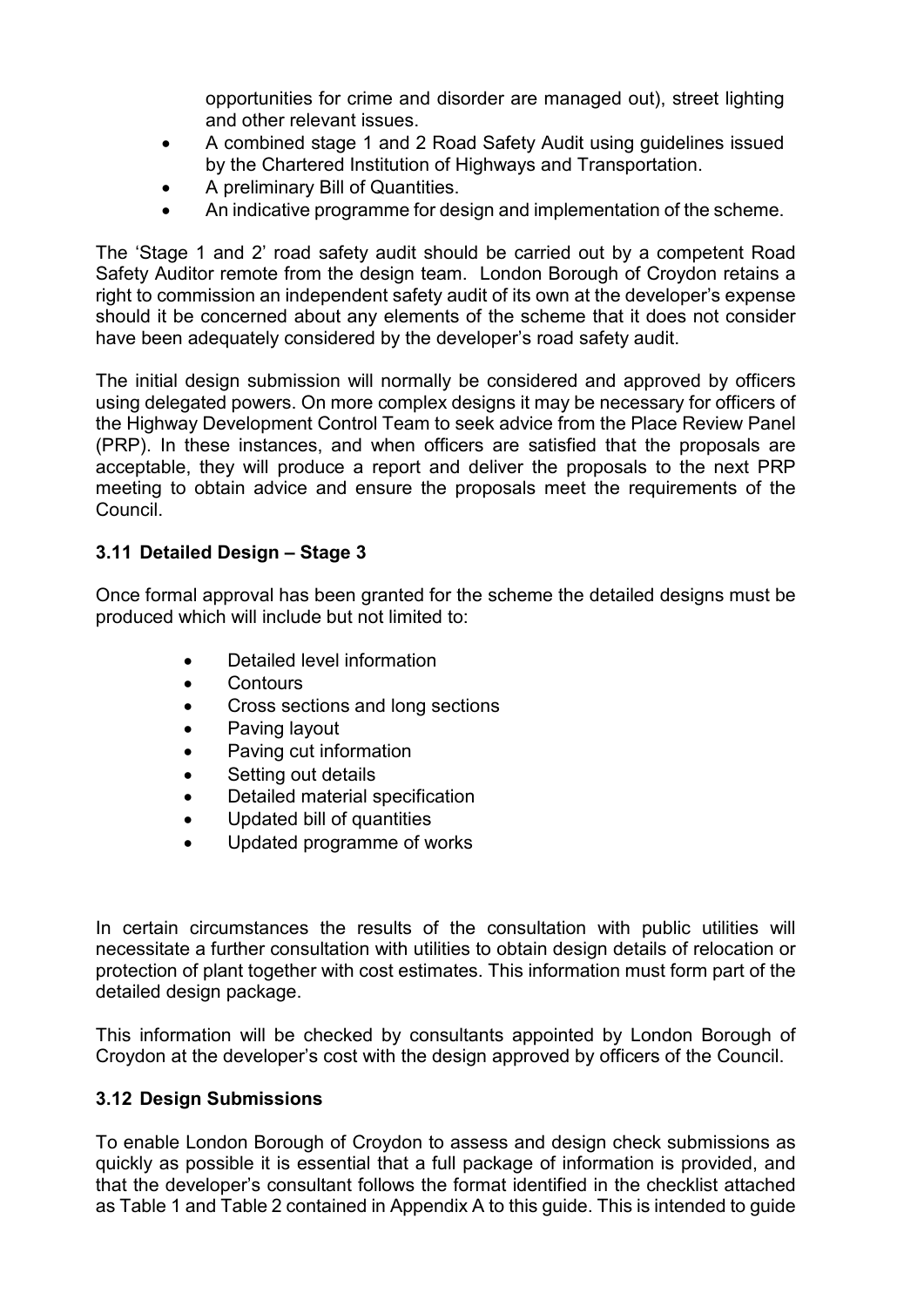the developer's consultant to ensure that submissions include all relevant information and documents required for assessment by Council officers. Any incomplete submissions will be returned with a brief explanation ensuring future submissions are complete. Council Officers will endeavour to consider and respond to design submissions in a timely manner.

#### **3.13 Colour Regime for Legal and Engineering Plans**

To aid the submissions and ensure uniformity London Borough of Croydon require all Legal and Engineering plans should follow the correct colours as identified in Table 3 contained in Appendix B to this guide. This will improve communication among all stakeholders and aid internal and external consultations.

## **4.0 Programming and Co-ordination**

This section is the prelude to implementation which will be carried out by the London Borough of Croydon. The information provided in sections 4 is to provide the developer with an understanding of the processes that must be undertaken prior to commencement.

### **4.1 Works Programme, Construction Methodology and Traffic Management**

Once a scheme has been formally approved by London Borough of Croydon and the detailed designs approved, several further activities need to be carried out before works can be commenced on site.

A detailed works programme, construction methodology and traffic management strategy, waste management plan, communications plan and Construction Phase Plan (CPP) must be submitted by the contractor to London Borough of Croydon for approval prior to agreeing a works start date. The construction methodology must detail all construction phases, fencing layout, temporary facilities for pedestrians and vehicles, temporary lighting, parking suspensions, temporary traffic orders and road closures necessary to construct the scheme. The presumption when planning construction works will be that road closures will only be used as a last resort when all other traffic management options to enable the scheme to be constructed have been exhausted.

It should be noted that temporary traffic orders must be requested at least 8 weeks before they are required, and a charge will be levied for each order required.

The waste management plan must identify how waste is to be dealt with and provide details on sustainability of the project advising on where materials and street furniture can be reused or recycled. The cost of creating the Waste Management Plan and transporting any materials for reuse or recycling will be met by the project.

The communications plan must identify how the scheme will be communicated to all stakeholders, including residents and identify lines of communication within the project. A scheme board must be agreed with London Borough of Croydon and displayed clearly at all times on site during the works.

No works shall commence on site until the works programme, construction methodology and traffic management plans, waste management plan and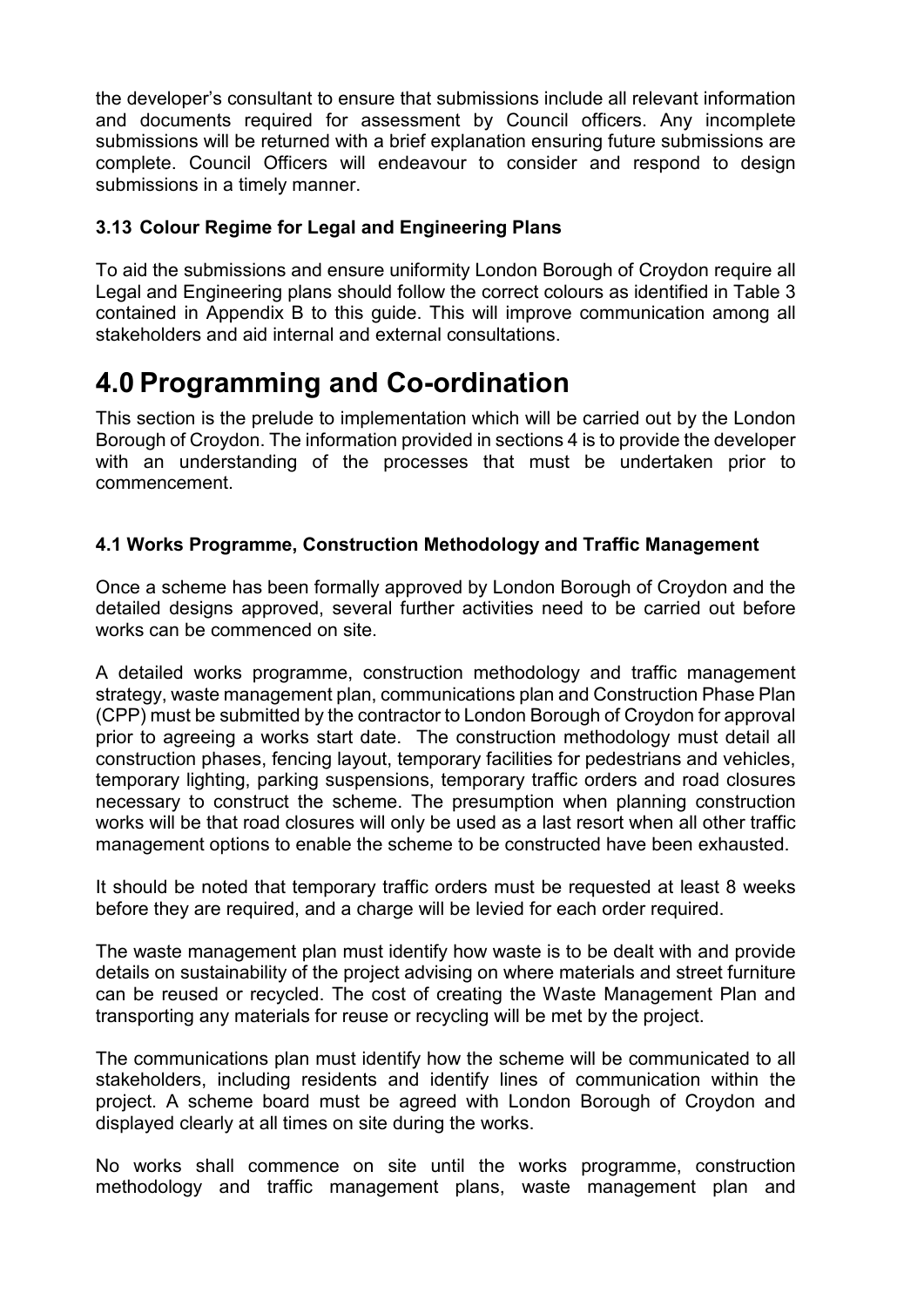communications plan have been approved by London Borough of Croydon and any necessary temporary traffic orders are in place.

### **4.2 Co-ordination with other Schemes**

Since the introduction of the Traffic Management Bill, it is the Council's responsibility to ensure effective co-ordination of all highway works, including public utility works, and determine when specific projects can commence.

Co-ordination is essential to manage the impact of works on traffic and pedestrian movement in the Borough and it will not always be possible to construct a highway scheme to the Developer's programme if other works are already programmed that would impact on the site or diversion routes.

Where roadworks are expected to impact upon the strategic network, a submission to Transport for London will be required. This submission will be made by London Borough of Croydon and will normally be supported by detailed designs and traffic modelling. All costs of this submission will be met by the project.

### **4.3 Other Issues**

In certain circumstances Public Utility works will be required as part of the scheme. Most public utility companies now require payment in advance for services, supplies and diversions, and most have a lead in time for the supply of services of between 12 and 16 weeks.

All electrical supplies to street furniture must be provided by the current appointed Electricity Network Management organisation. No other body is currently permitted to work on or connect to the electricity network. London Borough of Croydon will coordinate all electrical works and place orders with the supplier for all new supplies, disconnections and transfers.

All traffic signal works within London are managed by Transport for London. Transport for London has agreed delivery timescales for different types of installation that can be up to 30 weeks in duration. London Borough of Croydon will therefore consult with Transport for London at an early stage to book a slot in their programme, which may involve advance payments.

London Borough of Croydon are required to comply with all requirements of the New Roads and Street Works Act 1991 (NRSWA) including the placing of notices under Section 55 and/or Section 58 of the Act. The developer will be required to fund all costs incurred by the Croydon Council associated with this activity. These notices must be issued in accordance with the act and prior to any works being undertaken.

## **5.0 Implementation of Schemes**

## **5.1 Implementation Phase**

London Borough of Croydon has a duty of care to the public and as the Highways Authority will undertake all works on the public highway.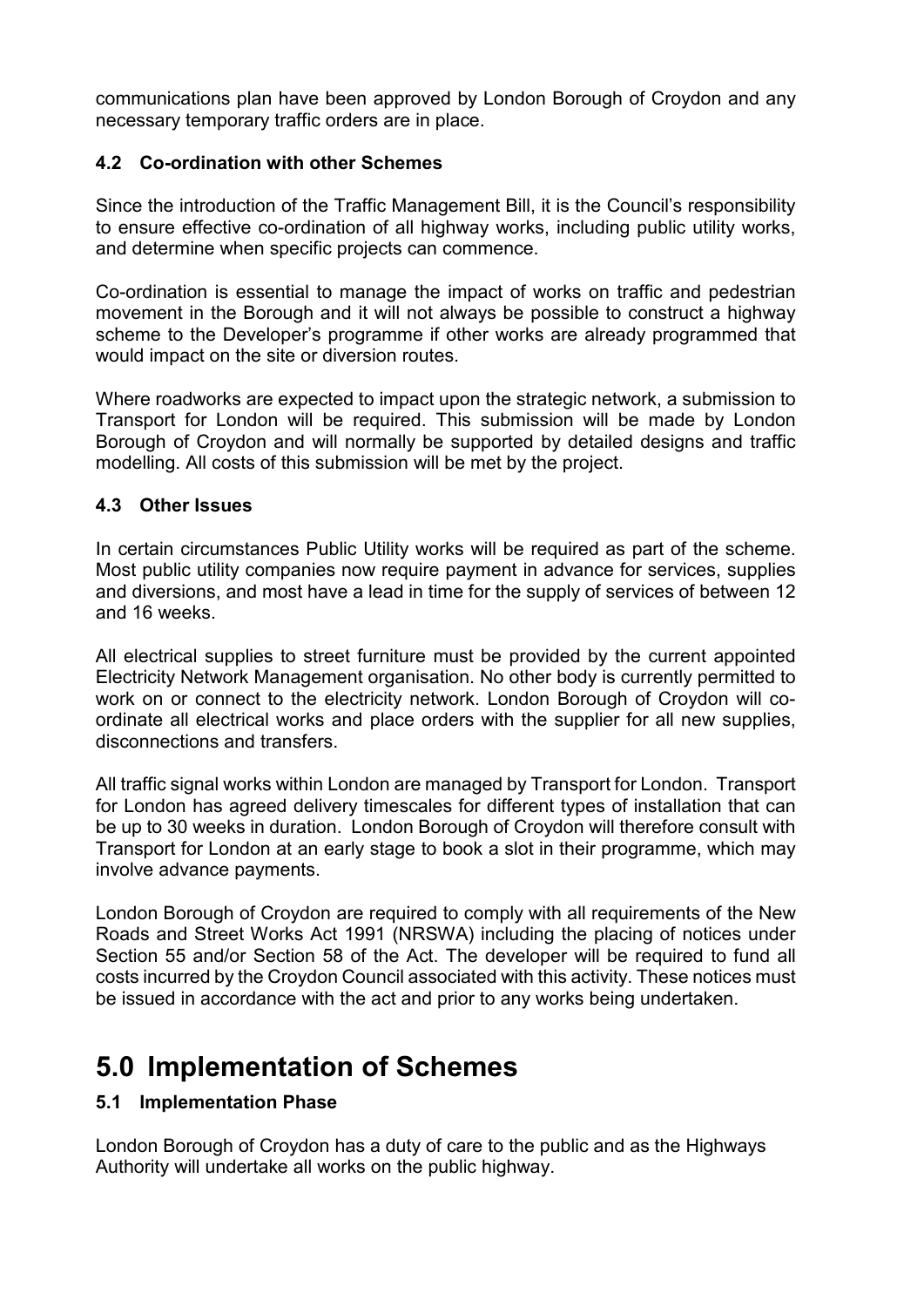The scheme will be constructed in accordance with the agreed design works programme, methodology, traffic management plan, waste management plan and communication plan. Any delays to the construction, or unexpected ground conditions, or increases in costs will be reported to the developer immediately.

London Borough of Croydon will require the developer to provide clear and unrestricted access to the site, which must remain clear and unrestricted for the duration of the works to enable the contractor to undertake the works in a safe and efficient manner.

London Borough of Croydon will require the contractor to undertake random testing of materials to ensure compliance with designs and specifications. These tests are to be carried out at the project's cost and results submitted to London Borough of Croydon for consideration.

#### **5.2 Site Management**

London Borough of Croydon will require the Contrctor to maintain a clear and tidy site at all times that complies with agreed traffic management and is safe for all highway users. Should the developer or his representatives identify any issues or non compliance these must be reported to the Council immediately.

Within the London Borough of Croydon there are numerous public events throughout the year which need to be considered when programming the works. The Contractor will work closely with event organisers and the Police to ensure the works do not adversely impact on public events. In certain circumstances the Contractor will be asked to clear the site and reinstate the highway. All costs incurred by London Borough of Croydon accommodating measures around public events must be met by the project.

## **5.3 Stage 3 Road Safety Audit**

In certain circumstances London Borough of Croydon will seek to undertake a stage 3 Road Safety Audit using guidelines issued by the Chartered Institution of Highways and Transportation. This safety audit will include site visits which should include, client, contractor, designer, police and any other body that London Borough of Croydon feel should be included.

#### **5.4 Handover and Certification**

On substantial completion of the scheme it will be necessary for the Contractor to submit a substantial completion certificate to London Borough of Croydon for approval, this should be produced as soon as possible but no later than 14 days after substantial completion of the works. Once approved a Handover report should be prepared and submitted to the Council and will include:

- As built drawings
- Before and after photographs.
- Data Transfer Sheets (for updating the Council's Geographical Information System)
- Material's certificates
- Electrical test certificates
- Final Bill of Quantities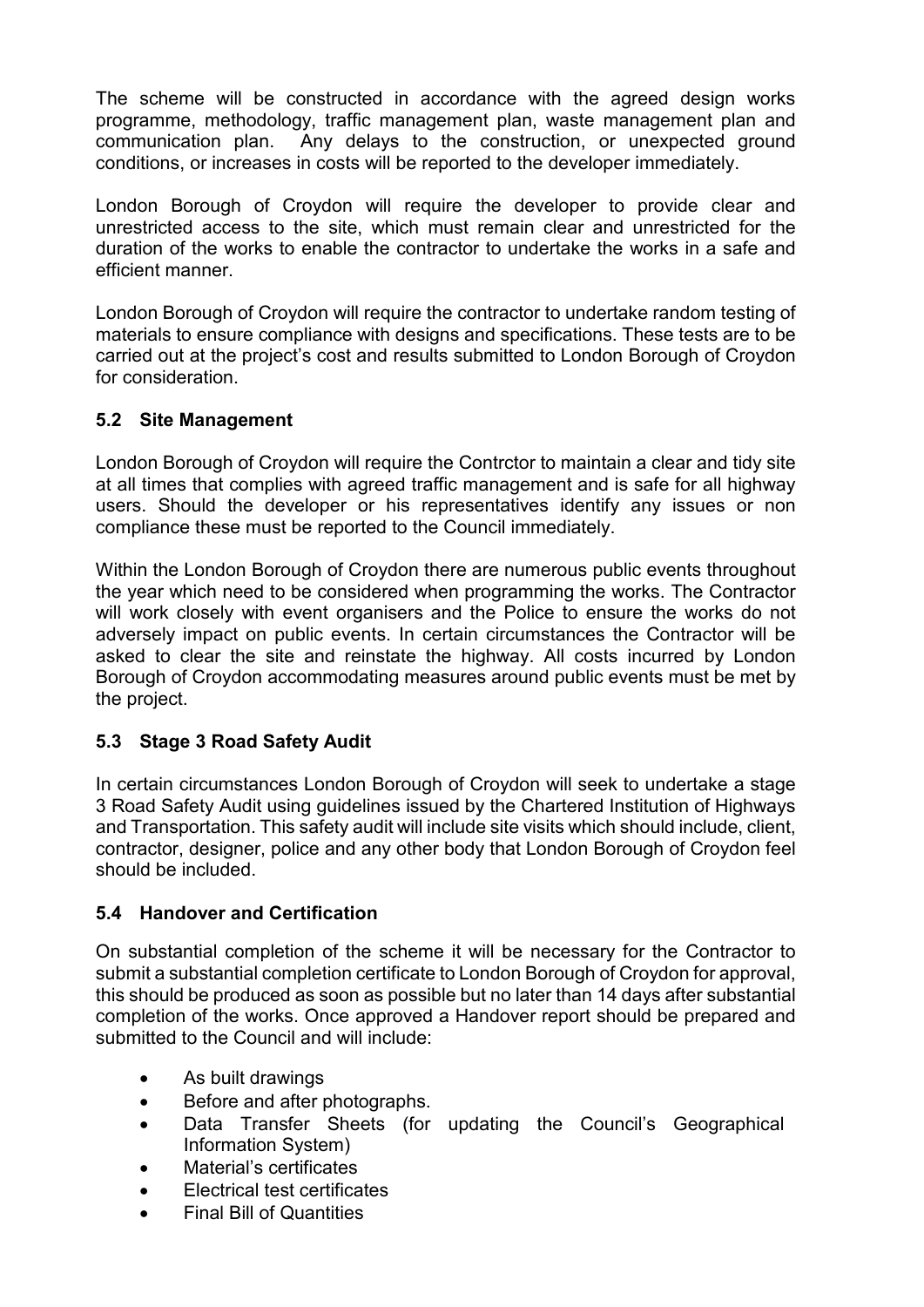• Other relevant information requested by the Council.

The Contractor will be responsible for replacing any equipment and materials provided as part of the works, where, for example, it is damaged by any third party until the substantial completion certificate has been approved by London Borough of Croydon. This obligation will be waived when the developer retakes possession of the highway and damages the surface, in this instance the developer will be responsible for remedial costs.

### **5.5 Health and Safety File**

As part of the handover of the project to London Borough of Croydon, the Contractor will be responsible for the submission of a Health and Safety file as required under CDM Regulations 2015. The file will include many of the items above but should be prepared and submitted as a separate document.

#### **5.6 Defects Liability Period**

London Borough of Croydon maintains a one-year defects liability period on its Term Contractor. Any defect arising in this period will be rectified immediately by the Contractor at no cost to the Project.

### **5.7 Completion**

At the end of the Defects Liability Period a joint inspection will be carried out and subject to all existing defects having been addressed, London Borough of Croydon will take back full liability for the maintenance and repair of the highway.

This does not remove any liability from the Designer or Contractor from future claims resulting from longer term issues or structural failures resulting from design or material failures.

## **6.0 Cost Information and Requirements**

## **6.1 Costs and Fees Payable by the Developer**

In cases where there is a need for a legal agreement, London Borough of Croydon will require the developer to be responsible for all costs and fees, including technical, administrative, procedural and legal costs incurred by the Council. Design fees include initial design and detailed design. Checking fees include all costs incurred checking submissions made by the developer and any specific activity that the Council must undertake to obtain approval of the scheme. The estimated works cost includes contractor term rates, public utility costs, risk and contingencies.

In certain circumstances planning benefits could be by the means of a capped financial sum. In these instances, design fees or checking and monitoring fees must be funded in full, by the developer, outside of the agreed capped sum.

The developer will be expected to pay the Estimated Works Costs in advance of works commencing to ensure exposure of London Borough of Croydon, a public body, is not exposed. A commuted sum may still be required for ongoing maintenance of the scheme where non-standard items have been used at the developer's request.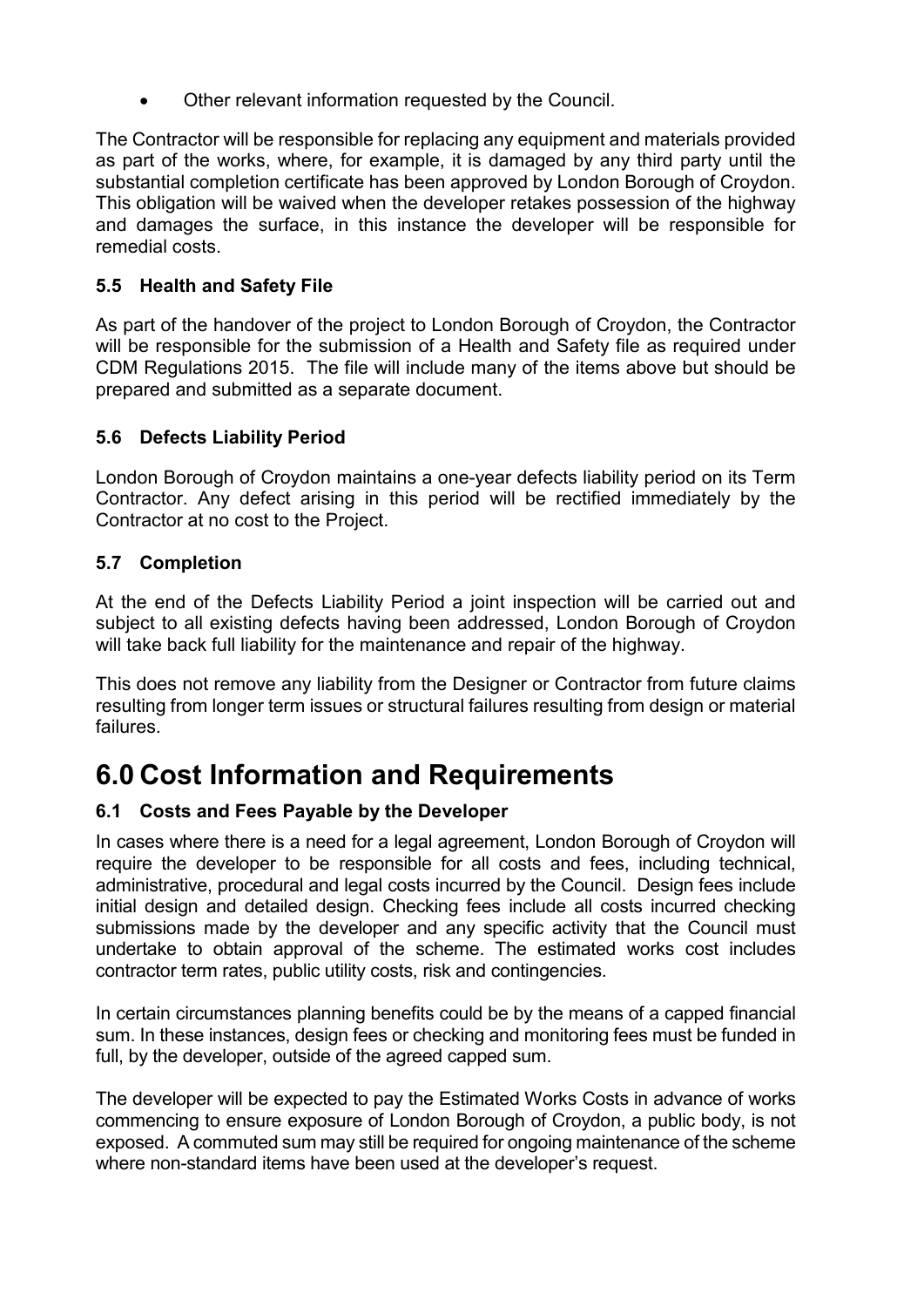### **6.2 Value Added Tax**

Advice from HM Revenue and Customs is that capital improvement works to public highways, implemented via London Borough of Croydon do not currently attract VAT. This advice is continually being reviewed by HMRC and could change at any time.

#### **6.3 Invoices**

The estimated fees and costs of London Borough of Croydon checking and approving developer's design submissions, designing schemes and undertaking statutory functions will be requested through an invoice which must be paid within 14 days. In most instances the schemes will be secured through a S278 highway agreement, the Council's costs of implementation will be payable upon signing of the agreement.

All payments will be deposited into London Borough of Croydon accounts and recorded against a unique code for the project.

Invoices will be issued prior to each key design stage i.e. initial design and detailed design or when it is apparent that the project is likely to overspend.

Upon completion of the project the accounts will be reconciled. Any underspend will be refunded to the developer and a request to the developer, supported by an invoice, will be made for any overspend.

## **7.0 Procurement of Services via Croydon Council.**

Design and Implementation by London Borough of Croydon will be delivered via a framework contract with their service provider, currently FM Conway Limited.

FM Conway Limited are currently engaged with London Borough of Croydon under a version of the New Engineering Contact (NEC) Option B (Priced Bill of Quantities). This contract apportions risk such that the responsibility for quality rests with FM Conway Limited who are 'self-monitoring'.

There are benefits to all parties in using this contact in so much that all design, consultation, CDM, management and defects liability would fall to FM Conway Limited.

If the developer wishes a project to be designed by London Borough of Croydon, then they must engage first with London Borough of Croydon who will instruct FM Conway Limited to undertake the agreed works. All instructions to FM Conway Limited must come through London Borough of Croydon's Highways Team.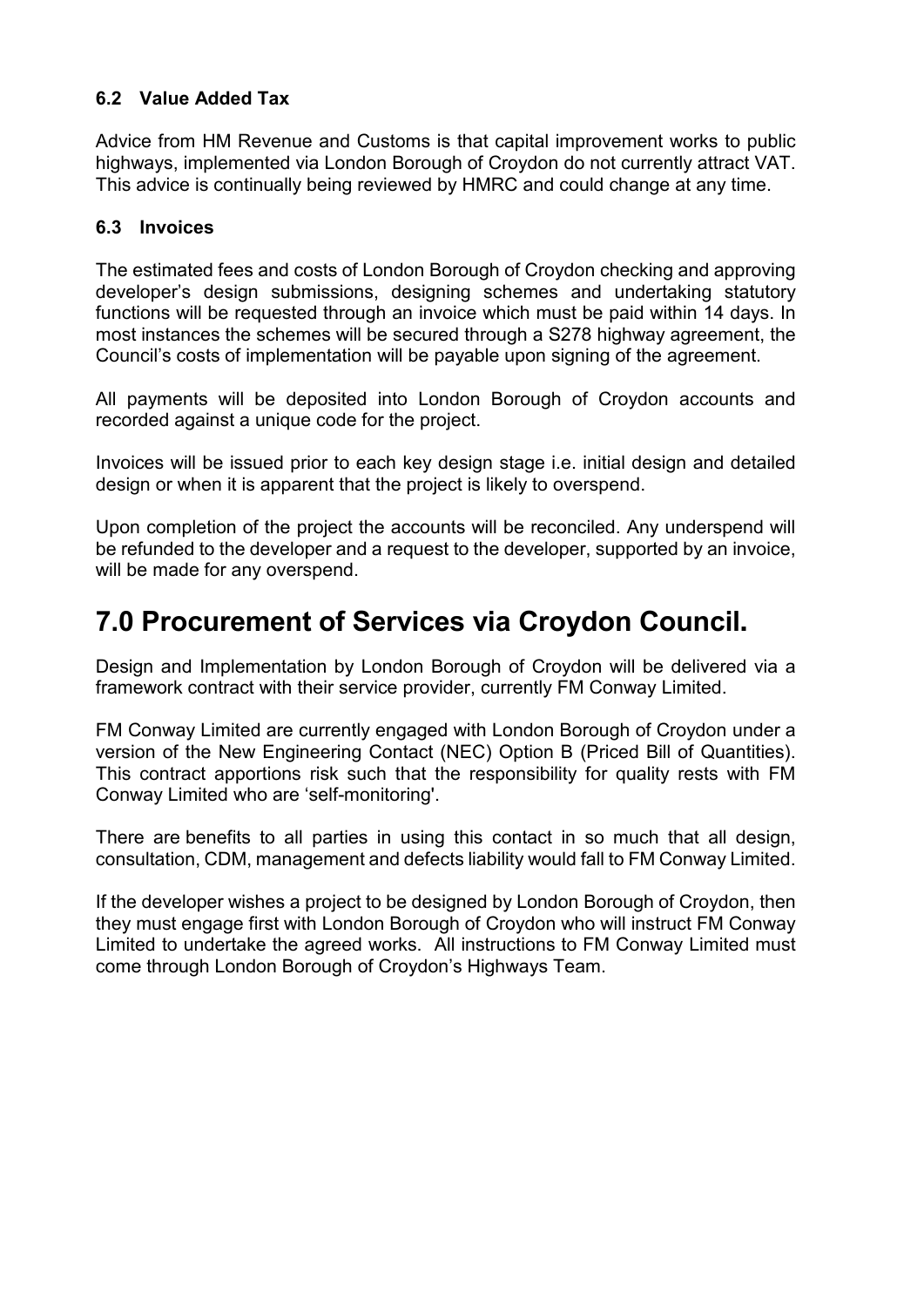## **8.0 Feedback**

Your comments on this guidance will be welcomed and appreciated to ensure all views are considered and where appropriate included within this guidance. Any comments should be sent to the Highways Development Team at the following email address:

highwaysdevelopment@croydon.gov.uk

Comments upon guide for the Design and Implementation of Highway and Public Realm Improvement Projects Associated with Development and Section 278 Agreements.

| Comments supplied by: |  |
|-----------------------|--|
|                       |  |
|                       |  |
|                       |  |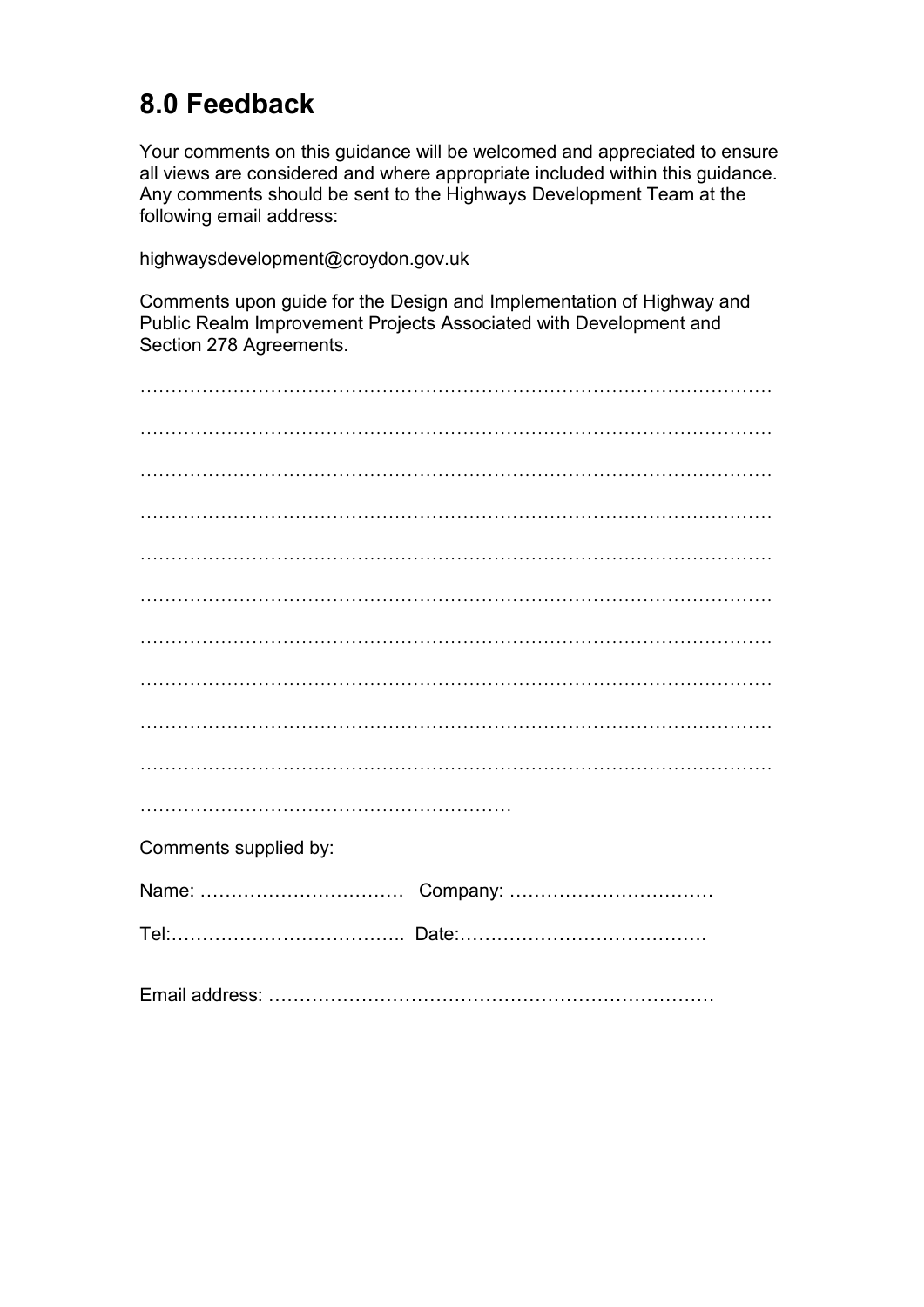## **APPENDIX A**

### **DESIGN SUBMISSION CHECKLIST**

The information provided in the checklists for stage 2 Initial Design and Stage 3 Detailed Design are not exhaustive. Actual required information would be agreed between London Borough of Croydon and developer at the recommended inception meeting or progress meeting.

Table 1 - Stage 2 Initial Design Submission Checklist

| <b>Project Title:</b>                                                                                |                 |                  |                 |
|------------------------------------------------------------------------------------------------------|-----------------|------------------|-----------------|
| <b>Information Required</b>                                                                          | <b>Required</b> | <b>Submitted</b> | <b>Suitable</b> |
| Project Report including developer contact details,<br>scheme details site layout and location plan. |                 |                  |                 |
| Initial design technical note detailing design proposals<br>and design justification.                |                 |                  |                 |
| Existing general arrangement drawing.                                                                |                 |                  |                 |
| Site clearance plan.                                                                                 |                 |                  |                 |
| General arrangement plan                                                                             |                 |                  |                 |
| Topographical survey                                                                                 |                 |                  |                 |
| Horizontal and vertical design details (contour plan<br>denoting long fall/cross fall.)              |                 |                  |                 |
| Planting design                                                                                      |                 |                  |                 |
| Public lighting design                                                                               |                 |                  |                 |
| Public drainage design                                                                               |                 |                  |                 |
| Details of modifications to traffic regulation orders                                                |                 |                  |                 |
| Traffic signage and road marking/lining design                                                       |                 |                  |                 |
| Street furniture design                                                                              |                 |                  |                 |
| Swept path analysis                                                                                  |                 |                  |                 |
| Parking analysis and design                                                                          |                 |                  |                 |
| <b>Stage 1 Road Safety Audit</b>                                                                     |                 |                  |                 |
| CCTV survey of existing drainage and connections                                                     |                 |                  |                 |
| GPR survey of existing underground obstructions                                                      |                 |                  |                 |
| Public Utility liaison in accordance with NRSWA C2 &<br>C <sub>3</sub>                               |                 |                  |                 |
| Programme of design                                                                                  |                 |                  |                 |
| <b>Bill of quantities</b>                                                                            |                 |                  |                 |
| Project risk register                                                                                |                 |                  |                 |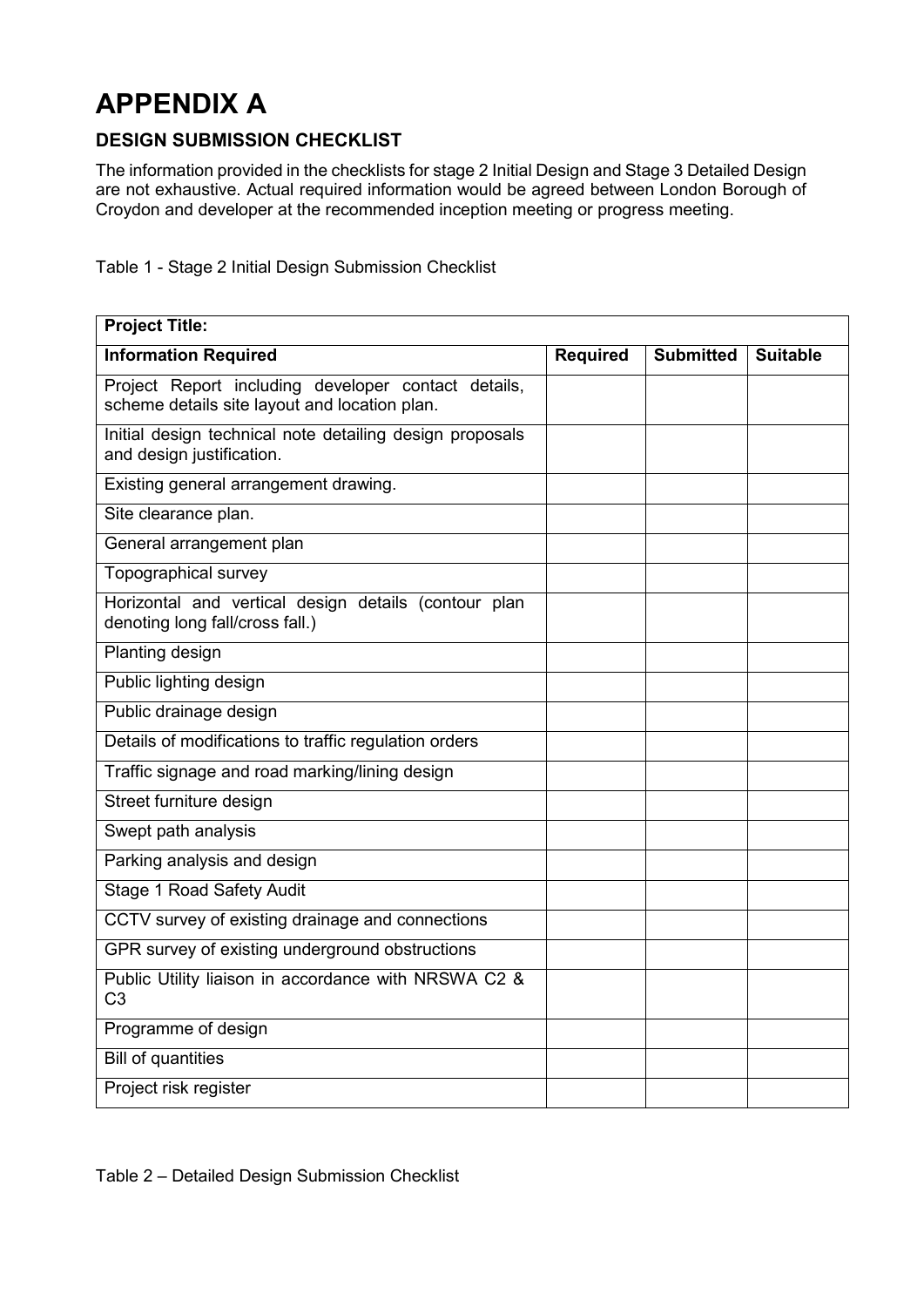| <b>Project Title:</b>                                                    |                 |                  |                 |
|--------------------------------------------------------------------------|-----------------|------------------|-----------------|
| <b>Information Required</b>                                              | <b>Required</b> | <b>Submitted</b> | <b>Suitable</b> |
| Detailed design report giving background to scheme and<br>initial design |                 |                  |                 |
| Updated technical note                                                   |                 |                  |                 |
| Existing general arrangement drawing.                                    |                 |                  |                 |
| Site clearance plan.                                                     |                 |                  |                 |
| General arrangement plan                                                 |                 |                  |                 |
| Level design                                                             |                 |                  |                 |
| Contour drawing                                                          |                 |                  |                 |
| Cross section and longitudinal sections                                  |                 |                  |                 |
| <b>Standard details</b>                                                  |                 |                  |                 |
| Setting out drawing                                                      |                 |                  |                 |
| Paving cut details                                                       |                 |                  |                 |
| Public utility liaison in accordance with NSWRA - C4                     |                 |                  |                 |
| Pre construction information                                             |                 |                  |                 |
| Updated bill of quantities                                               |                 |                  |                 |
| Updated project risk register                                            |                 |                  |                 |
| Indicative programme                                                     |                 |                  |                 |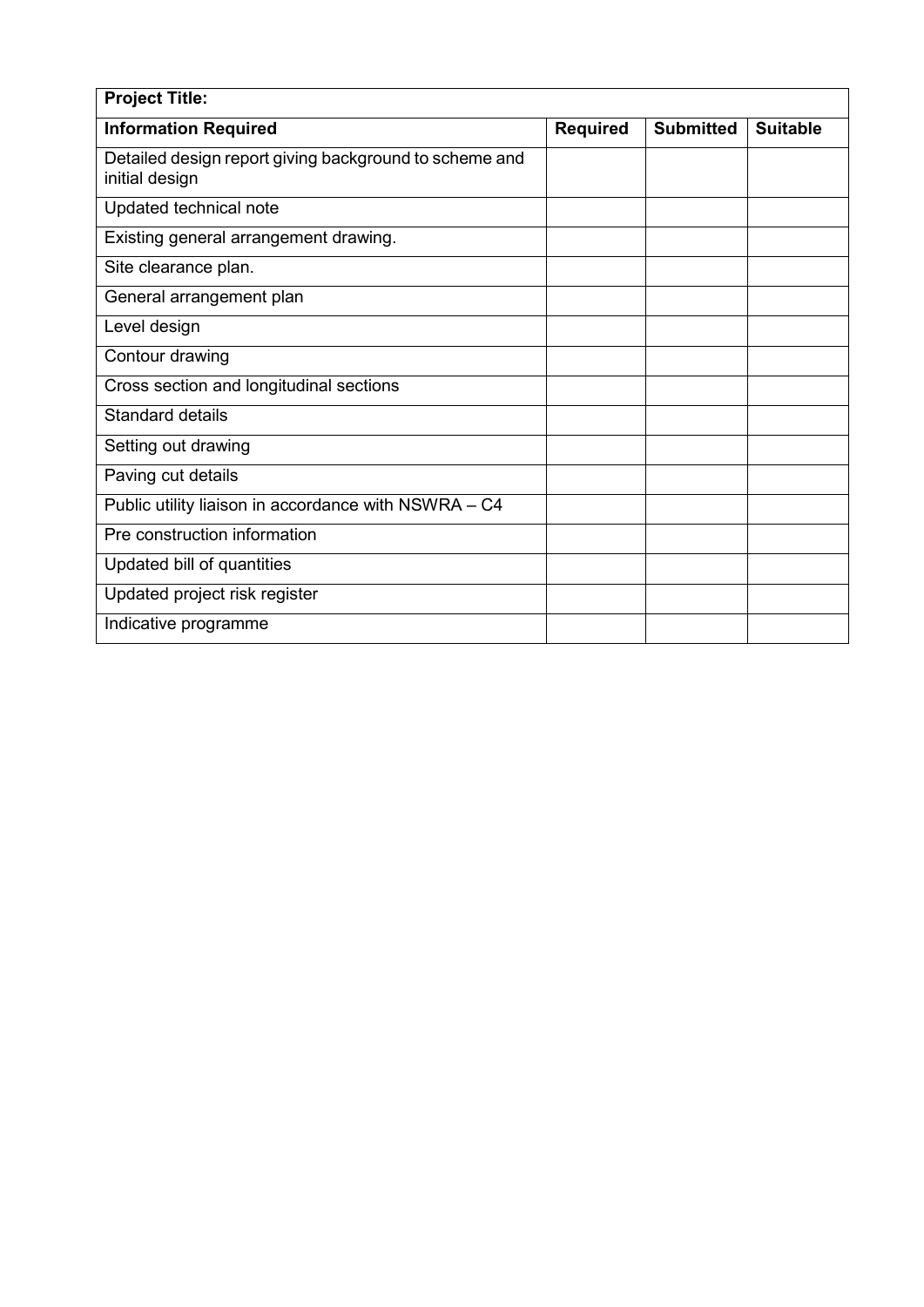## **APPENDIX B**

## **COLOUR REGIME FOR LEGAL AND ENGINEERING PLANS**

To aid the submission and ensure uniformity we require that all plans should follow the correct colours highlighted in Table 3 below for Legal and Engineering plans. This will potentially improve communication among all stakeholders and aid the ongoing internal and external consultation.

#### **Table 3 – Colour Regime for Legal and Engineering Plans**

| <b>Colour regime for S38 and S278 Agreement</b><br><b>Legal plans</b> | <b>Colour Description</b>                                  | <b>AutoCAD</b><br><b>Colour &amp; Index</b><br>No. |
|-----------------------------------------------------------------------|------------------------------------------------------------|----------------------------------------------------|
| Existing highway areas                                                | Yellow                                                     | 50                                                 |
| <b>ALL</b> areas of existing highway affected by<br>works             | Yellow, hatched with<br>Black lines drawn at<br>45 degrees | HI                                                 |
| <b>Proposed Carriageway</b>                                           | Orange                                                     | 40                                                 |
| Proposed Footway/Footpaths                                            | <b>Brown</b>                                               | 42                                                 |
| Lighting columns, to be shown with the column<br>reference number.    | Red Dots-                                                  | 10                                                 |
| Proposed Cycleway (or shared use)                                     | Purple                                                     | 200                                                |
| Additional areas of land to be dedicated as<br>public highway         | Pink                                                       | 231                                                |
| Proposed verges                                                       | Green                                                      | 70                                                 |
| Extent S38 adoption/dedication Boundary Line                          | Red                                                        | 10                                                 |
| <b>Existing Trees</b>                                                 | Black canopy                                               | $\bf{0}$                                           |
| <b>Proposed Trees</b>                                                 | Green canopy                                               | 76                                                 |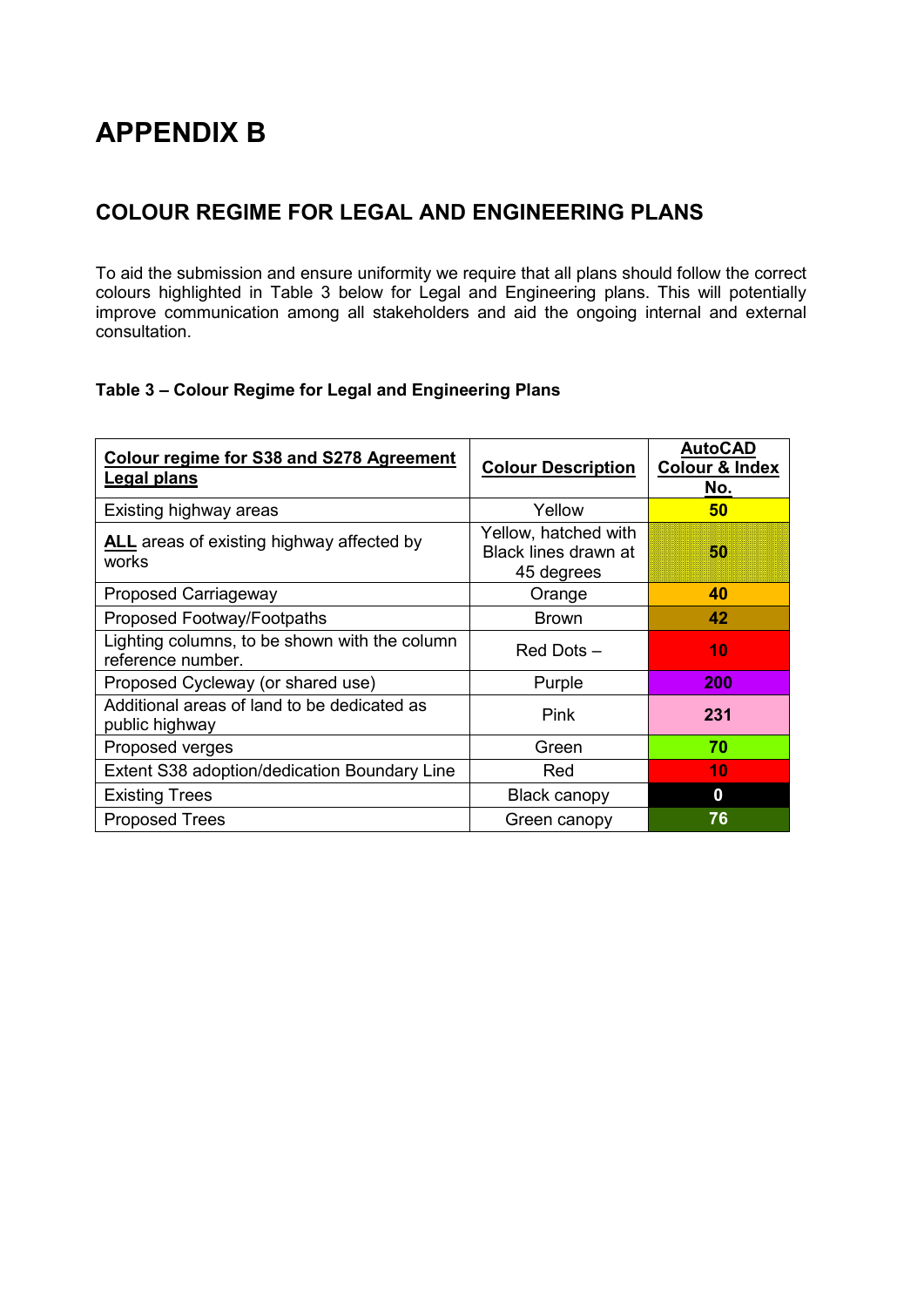## **APPENDIX C**

**Principal Designer:** [ENTER NAME HERE], [ENTER ADDRESS HERE]

TO: FROM:

**Client:** London Borough of Croydon Bernard Weatherill House 8 Mint Walk Croydon CR0 1EA

**Email:** {Client Email} **Date:** {Info: Print Date}

#### **Reference: Project: {Project: Local ID} - {Project: Name}**

Dear [ENTER NAME HERE],

In accordance with the requirements of Regulation 5(1) of The Construction, Design and Management Regulations 2015 (CDM 2015), the London Borough of Croydon (in their role of Client) hereby appoint you as Principal Designer for the above project.

The London Borough of Croydon acknowledges its obligations in accordance with CDM 2015

Would you please confirm in writing or via email the receipt of this Letter of Appointment and that you are aware of this appointment and will fulfil your obligations as detailed in CDM 2015.

If you require any further assistance, please let me know.

Yours sincerely {Project: Client} (on behalf of the London Borough of Croydon)